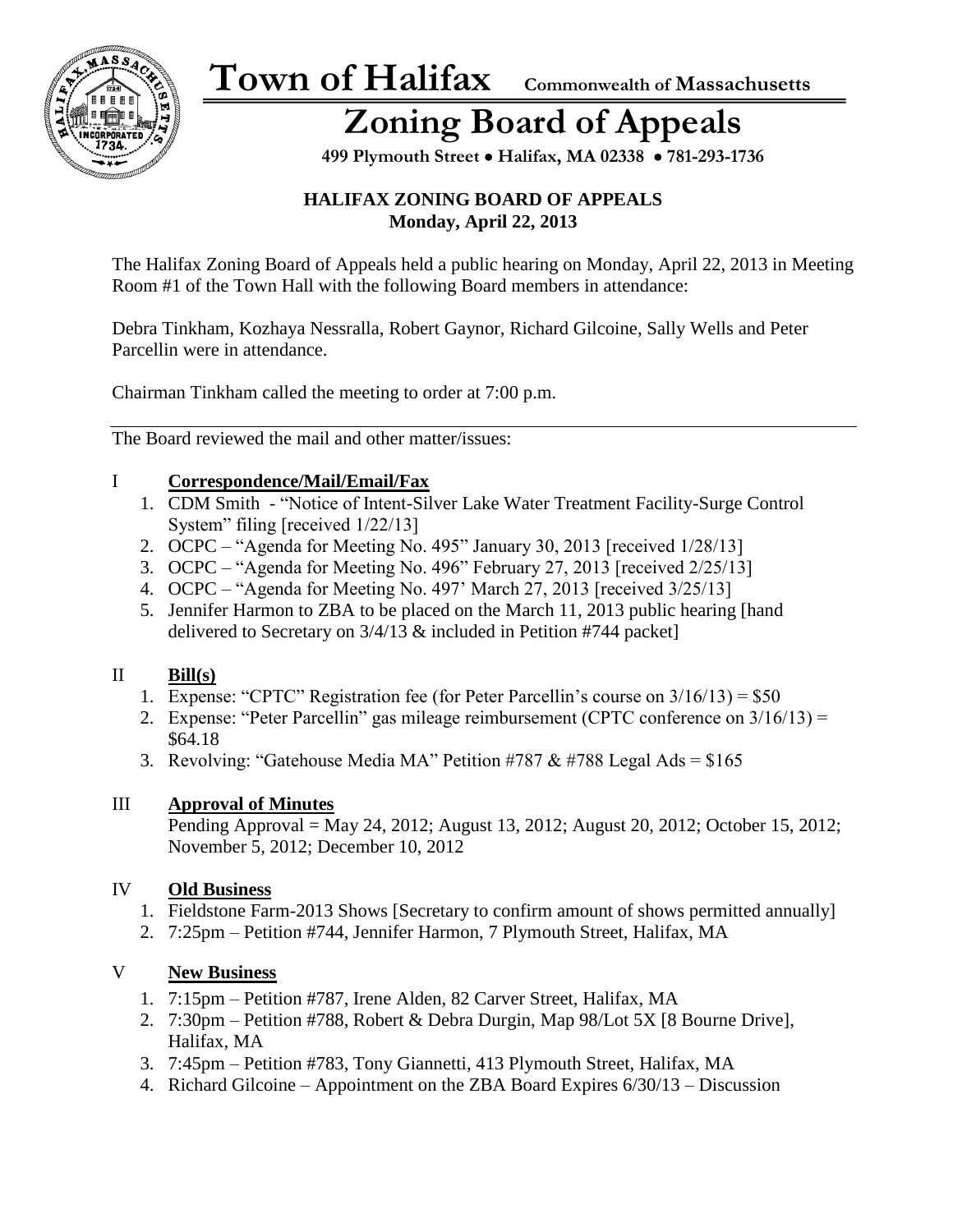### **Zoning Board of Appeals**

 **499 Plymouth Street** • **Halifax, MA 02338** • **781-293-1736**

Page 2 / April 22, 2013

#### VI **Other Matters**

- 1. BOS to ZBA re: "Complaint-Jennifer Harmon Dogs" [dated 1/23/13]
- 2. Planning Board to ZBA re: "Form A Distribution-Map 63 lots  $6 \& 30$ " [dated  $2/8/13$ ]
- 3. Planning Board to ZBA re: "Form A Distribution-Map 103, Lots 3A" [dated 2/22/13]
- 4. Charlie Seelig to ZBA re: "Duffy Property and Related Issues" [dated 2/21/13]
- 5. Charlie Seelig to ZBA re: "Town of Halifax-Medical Marijuana/Special Town Meeting" [emailed 2/21/13 & Secretary emailed to ZBA members on 2/26/13]
- 6. Charlie Seelig to ZBA re: "Food Truck 82 Carver Street" [dated 2/21/13 & included in application packet/Petition #787]
- 7. ZBA Secretary to Fire, Police & Highway Depts re: "Petition #787-Public Hearing Scheduled for Monday, March 11, 2013 [dated  $2/25/13$  & included in application packet/Petition #787]
- 8. ZBA to All re: "2013...Meeting Schedule-Revised\*\*\*\* [revised on 2/27/13 & emailed to ZBA members on 2/27/13]
- 9. Charlie Seelig to ZBA re: "Town of Halifax-Special Town Meeting-April 8, 2013 [emailed 2/28/13 & Secretary emailed to ZBA members on 3/4/13]
- 10. Secretary to ZBA re: "Town of Halifax-Special Town Meeting-April 8, 2013" posting of meeting due to potential quorum by the Board [stamped on 3/4/13]
- 11. Charlie Seelig to ZBA re: "Town of Halifax-Special Town Meeting-May 13, 2013 [emailed 3/1/13 & Secretary emailed to ZBA members on 3/4/13]
- 12. Planning Board to ZBA re: "Articles for 2013 Town Meeting" [dated 3/11/13]
- 13. Charlie Seelig to ZBA re: "Talent Bank Form Julie Cummings" [dated 3/7/13]
- 14. ZBA Secretary to All Depts/Committees/Boards "2013 Zoning Board of Appeals Meeting Schedule-Revised [distributed on 3/12/13 & emailed to ZBA members on  $3/12/13$ ]
- 15. ZEO to ZBA Inlaw Apt Special Permit renewal w/an approved affidavit=Ronald & Carl McLeod [of 109 Holmes Street, Halifax, MA 02338] & Mark Sturge & Jeannine Neumeier [of 244 Holmes Street, Halifax, MA 02338]
- 16. Planning Board to ZBA re: "Form A Distribution-Map 98 lot 1" [dated 3/22/13]

#### VII **Upcoming Hearings, Seminars &/or Conferences**

#### VIII **Open Comments /Open Business**

- IX **Possible Executive Session**
- X **Adjournment**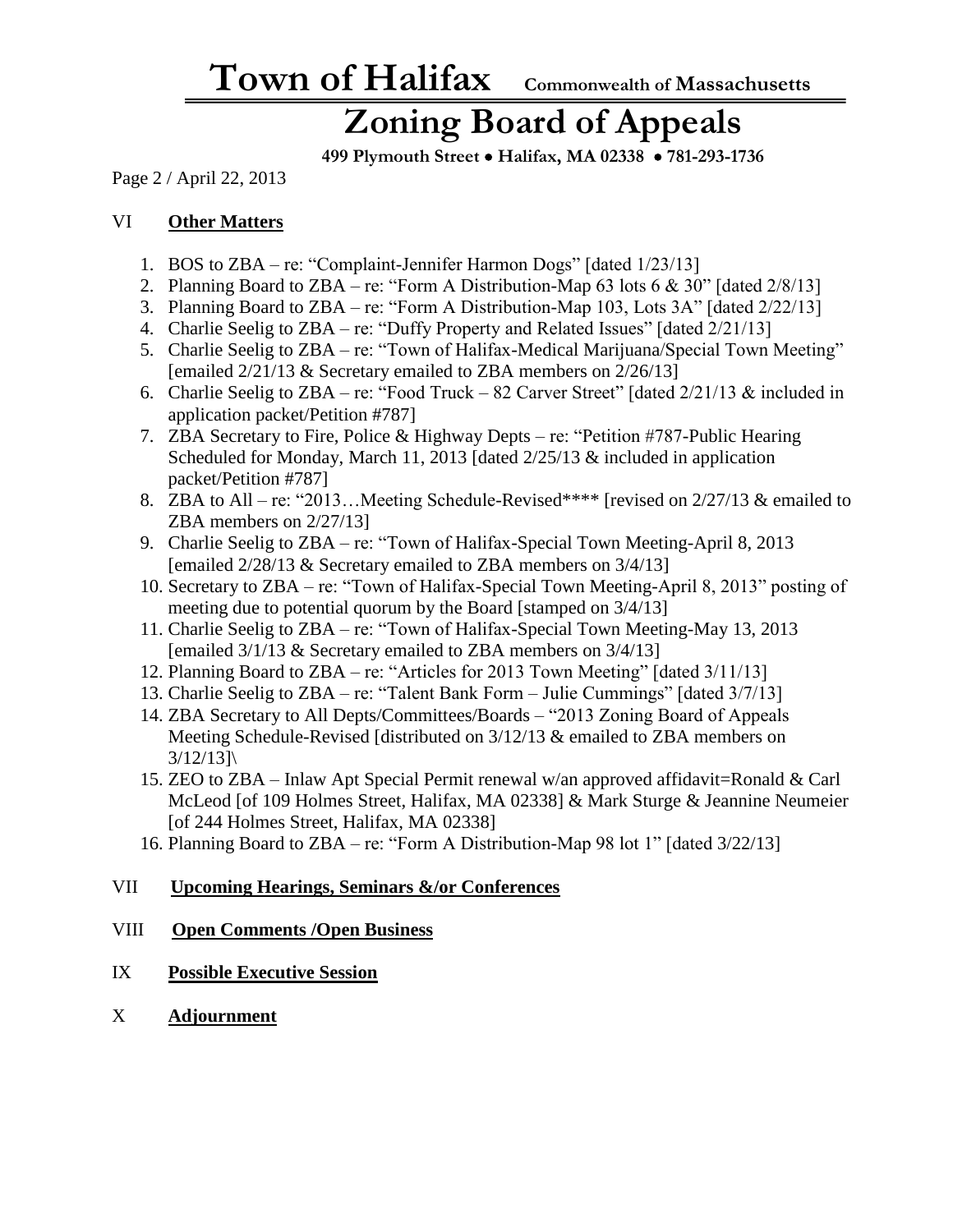#### **Zoning Board of Appeals**

 **499 Plymouth Street** • **Halifax, MA 02338** • **781-293-1736**

Page 3 / April 22, 2013

#### **Petition #787 – Irene Alden, 82 Carver Street, Halifax, MA**

The Halifax Zoning Board of Appeals will hold a public hearing on Monday, March 11, 2013 at 7:15pm in Meeting Room #1 of the Town Hall, 499 Plymouth Street, Halifax, MA on the application by Irene Alden for a Special Permit for an "Open air business/outside sales" to her property located at 82 Carver Street, Halifax, MA. Said property is owned by Irene J. Alden, Brian K. Alden, Sr. & Danuta Jastrzembski, as shown on Assessor's Map #71, Lot 32. The applicant seeks a Special Permit under Commercial Uses for "Open air business/outside sales" in accordance with the Zoning By-laws of the Town of Halifax under Section167-7 Schedule of Uses, page 167:29. Area is zoned Commercial-Business. Petition #787

Applicants Irene & Brian Alden came in front of the Board to speak to their petition.

Mrs. Alden shows a poster of pictures of the property to assist in the visual aspect of the petition.

There is a little area in the front of the yard, where she shows where customers could enter and exit the property on a one way direction. She also has additional parking in her circular driveway that can hold approximately eight cars. Crushed gravel has been put down on the ground. They have a dumpster, a fence will be covering the dumpster and a cart. The applicant points to the Board from the picture where the cart would be situated. The trailer is on wheels but will remain stationary. Mr. Alden proceeded to speak to inform the Board that the Fire Chief had been to the property to inspect and said extinguishers are required, along with any other mandatory requirements. It's a newer trailer.

The Board asked what the applicants will be serving. The reply was hot dogs, grilled cheese, sausage lobster rolls, chips and soda. They will not be offering French fries as that would require a frierlator. They want to start small and not go overboard.

Chairman Tinkham opened it to the public for questions and reminded the audience that the public hearing is being audiotaped.

Chairman Tinkham read aloud a memo from the Town Administrator, Charlie Seelig, dated February 21, 2013 (-see attached-).

Vice-Chairman Gaynor asked the applicants to show the manner in which the egresses to/from the property as it pertains to customers and Mr. Alden explained there are 2 ways coming in and going out with a regular tar edge.

The applicants said that not knowing how the business is going to go, they felt this be a good time to try it, help their income and include their 14 year old and 16 year old boys in helping with the business. The building is 75 feet long and used to be a food service place. Vice-Chairman Gaynor asked if the police department expressed any concerns to which Mr. Alden replies that the office of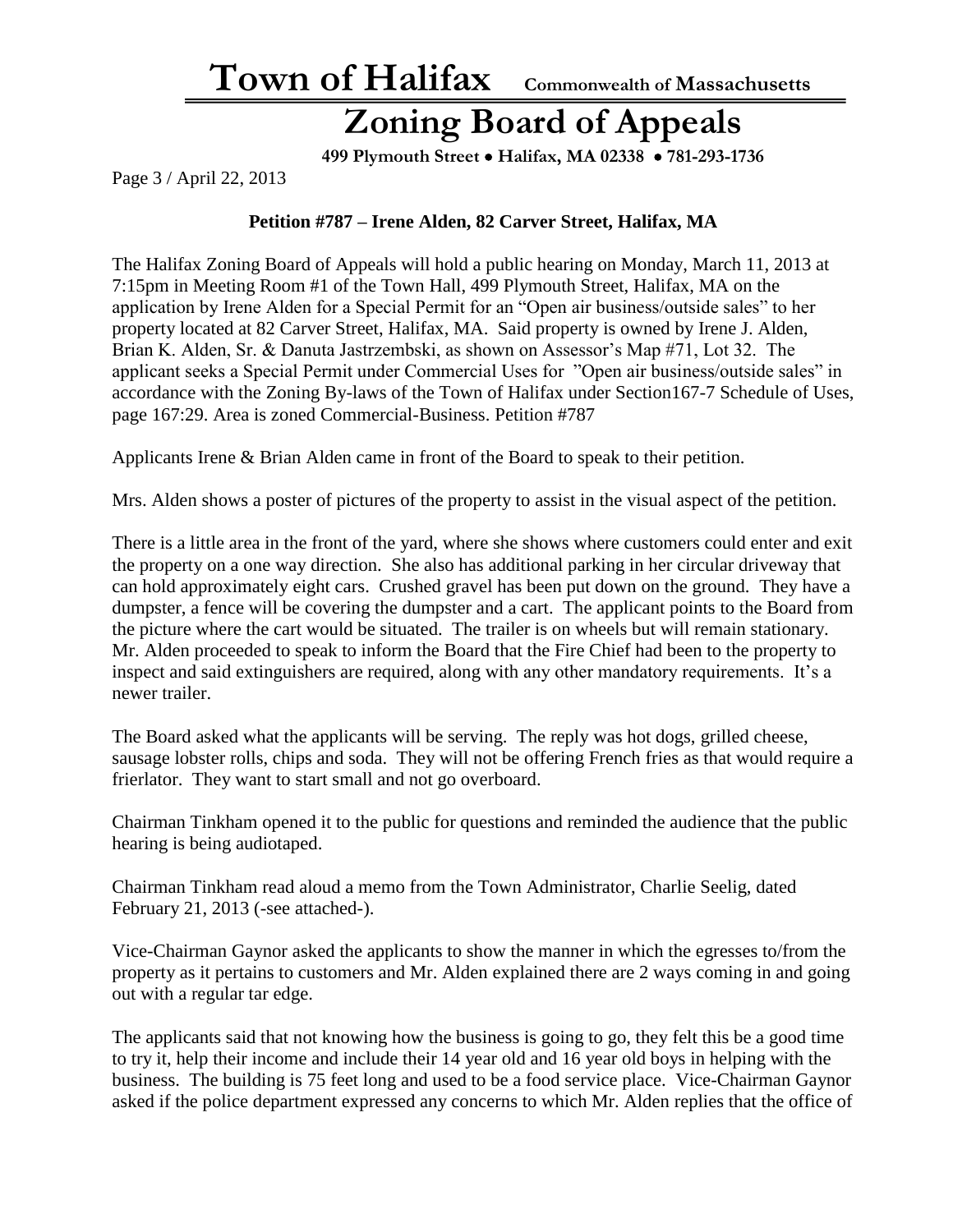### **Zoning Board of Appeals**

 **499 Plymouth Street** • **Halifax, MA 02338** • **781-293-1736**

Page 4 / April 22, 2013

the Zoning Board of Appeals sent a letter to the department and received no reply. Mr. Alden also stated that the Mobil gas station is more a liability than the food cart, based on locale.

Chairman Tinkham read aloud a letter from the Halifax Fire Department, dated January 28, 2013 ( see attached-), along with a letter from the Board of Health, dated January 29, 2013 (-see attached-). Vice Chairman Gaynor asked what are the requirements from the Board of Health should this business move forward. Mrs. Alden replied that the Board of Health has the authority to pop in whenever deemed fit to assure that protocol is being adhered to.

As for hours of operation and the times of the year, it would be contingent to the weather. As for signage, Mrs. Alden was given an A-frame signage that will be located on the cart, a flag and no lighting. At this time, no additional employees except their children. There will not be off-street parking and Mr. Alden just took the fence down to include more parking on the property. There will be one parking table. It's more of an eat and go versus hanging out to eat on the property. Mr. Nessralla said that if a patron orders food and wants to eat on the property, they are obligated to give them a place to eat. The Board and applicant agreed to barrels and on it, stating that there is "No Parking On The Street".

It was duly moved (K.Nessralla) and seconded (R.Gaynor) to waive the on-site inspection. So VOTED 5-0-0

It was duly moved (K.Nessralla) and seconded (S.Wells) to grant your petition (#788) for a Special Permit for an "Open air business/outside sales" to your property, located at 82 Carver Street, Halifax, MA, as shown on Assessor's Map #71, Lot 32under Commercial Uses for "Open air business/outside sales" in accordance with the Zoning By-laws of the Town of Halifax under Section167-7 Schedule of Uses.

The conditions for granting the special permit are as follows:

- 1. The days of operation will be 6 days a week (i.e. Monday thru Saturday, excluding Sunday).
- 2. The hours of operation will be from 10:00 a.m. to dusk.
- 3. The Zoning Board of Appeals is to be notified of any change of conditions on the property.
- 4. The applicant must maintain the property and sanitary conditions, along with the removal of trash.
- 5. Signage(s) conveying to the public that there is to be "No Parking On the Street" and/or "No Parking This Side Of The Street" need to be visual in order to prevent a poor traffic flow due to the location of the business.
- 6. The special permit is to run with the applicant only and is not transferable.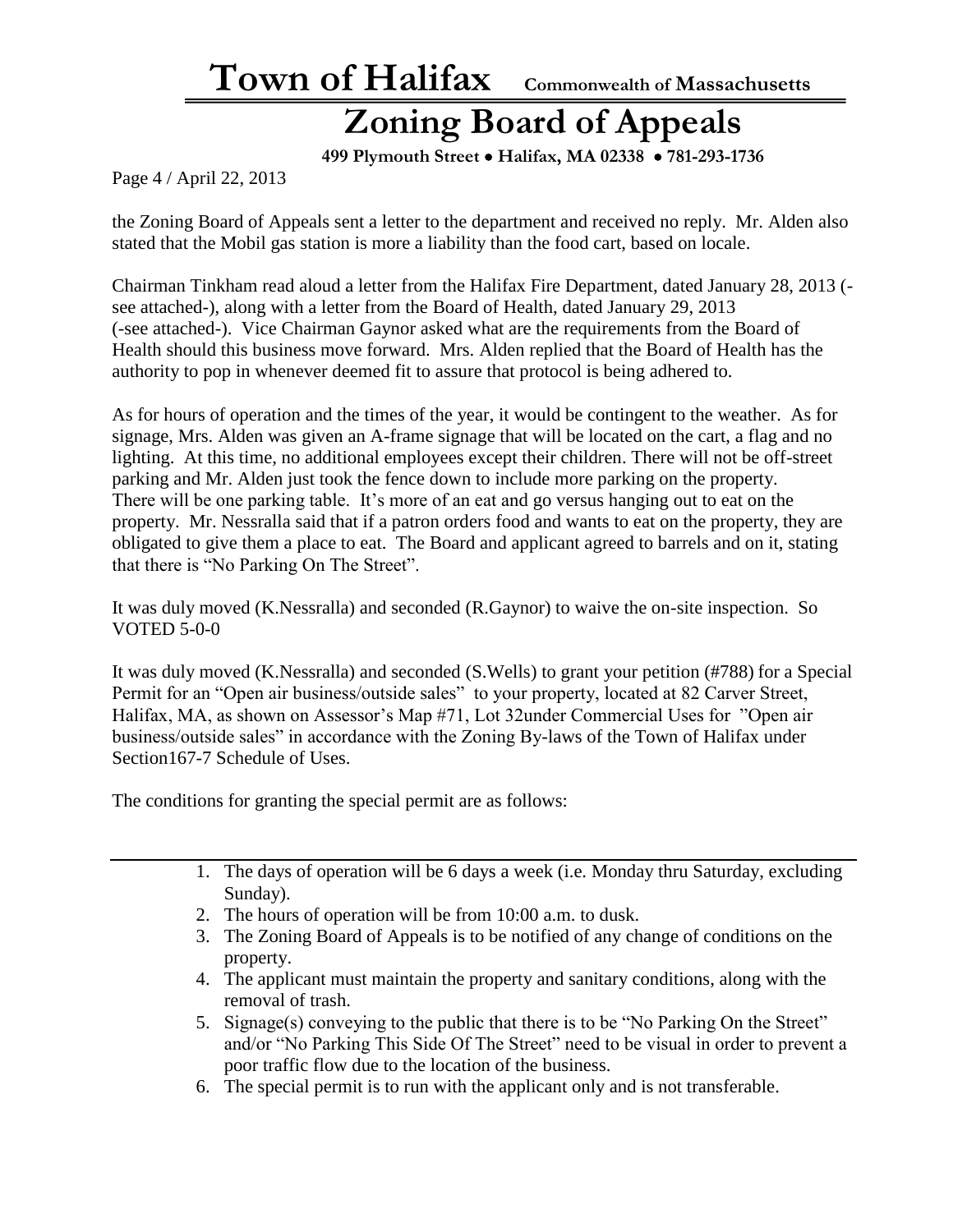### **Zoning Board of Appeals**

 **499 Plymouth Street** • **Halifax, MA 02338** • **781-293-1736**

Page 5 / April 22, 2013

- **7.** The special permit has been granted for a period of six (6) months. The applicant(s) must come before the Board before the expiration of this special permit in order to extend the special permit on this same petition. **The applicant must come before the Board no later than the Monday, November 4, 2013 scheduled public hearing. This will be the responsibility of the applicant(s) to make an appointment with the office of the Zoning Board of Appeals to be placed on the agenda in written form.**
- 8. The special permit was granted to the applicant with the stipulation that the applicant is within compliance of the conditions set forth by the remaining Departments, Boards and/or Committees in the Town of Halifax, whether the conditions are pre-existing or forthcoming; specifically with the Planning Board, Board of Health, Fire Department and Police Department.
- 9. The special permit was granted based on the presentation and plans presented at the hearing. Any changes from what was presented and approved must be brought back before the Zoning Board of Appeals.

This decision shall not take effect until:

- (a) A copy of this decision certified by the Town Clerk to the effect that twenty (20) days have elapsed since this decision was filed in the office of the Town Clerks (4/23/13) without any appeal having been dismissed or denied has been recorded in the Plymouth County Registry of Deeds, or with the Assistant Registrar of the Land Court for Plymouth County, and
- (b) A certified copy indicating such Registry Recording has been filed with the Board.

#### **Petition #744 – Jennifer Harmon, 7 Plymouth Street, Halifax, MA**

BOARD/COMMITTEE: ZONING BOARD OF APPEALS MEETING PUBLIC HEARING (Please circle appropriately) DATE: APRIL 22, 2013 TIME: 7:25 PM LOCATION: TOWN OF HALIFAX, 499 PLYMOUTH ST., HALIFAX, MA, MEETING ROOM  $#1/2<sup>ND</sup> FL$ PURPOSE: PETITION #744 REQUESTED BY: MARION WONG-RYAN, SECRETARY<br>NOTE: All meeting notices must be filed and time stamped in the Town Clerk's Office and po All meeting notices must be filed and time stamped in the Town Clerk's Office and posted on the Municipal Bulletin Board no later than 48 hours in advance of meetings (excluding Saturdays, Sundays and legal holidays). Please keep in mind the Town Clerk's hours of operation and

make the necessary arrangements to be sure posting is made in an adequate amount of time. \*Per changes to the Open Meeting Law effective 7/1/2010, "A listing of topics that the Chair reasonably anticipates will be discussed at the meeting" are to be listed on the agenda.

#### LIST OF TOPICS TO BE DISCUSSED

1. Based upon a ZBA public hearing held on Monday, February 12, 2012, the applicant is requesting to be placed on the March 11, 2013 public hearing agenda, per condition #6 stated in the Decision Letter (dated February 15, 2012):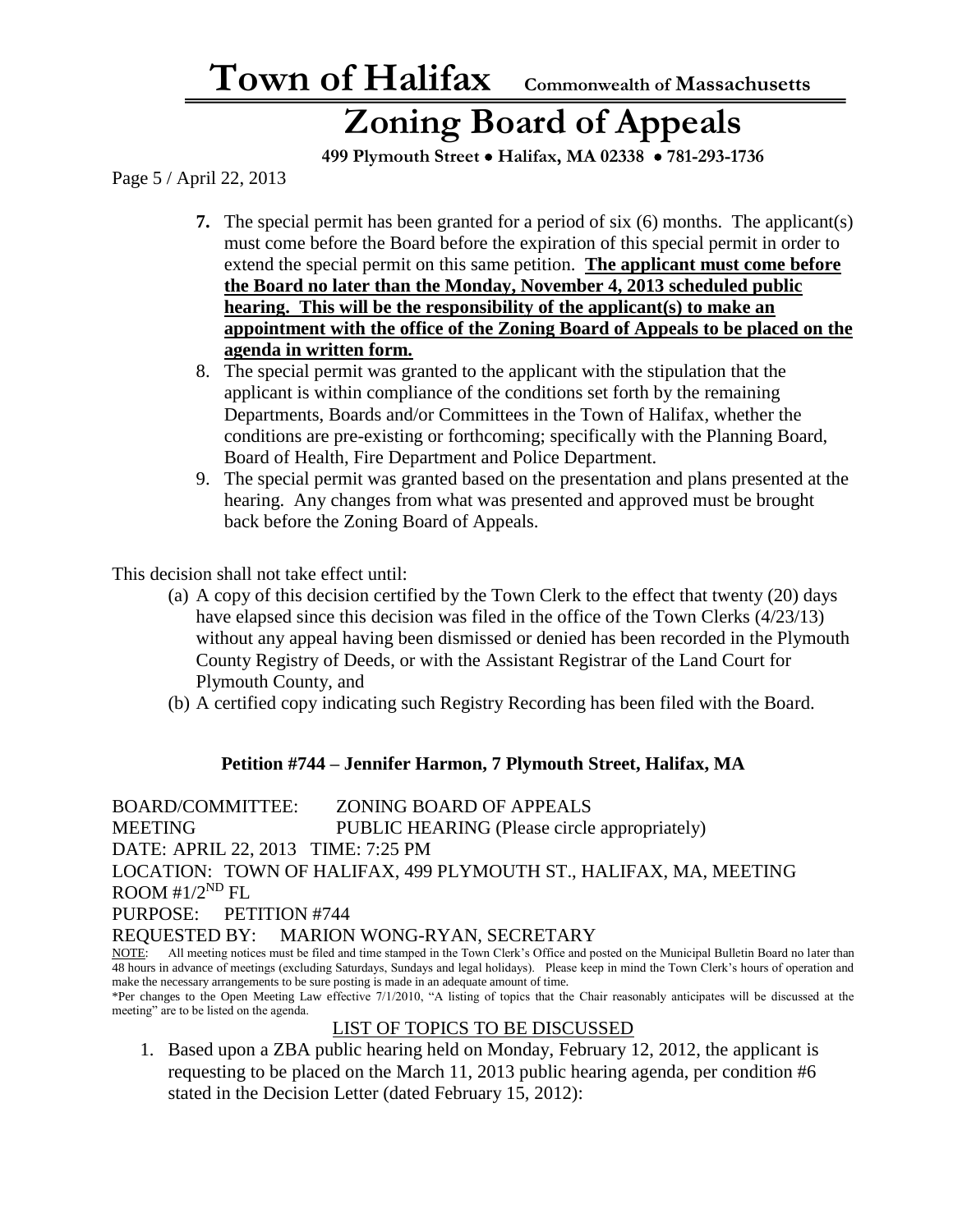#### **Zoning Board of Appeals**

 **499 Plymouth Street** • **Halifax, MA 02338** • **781-293-1736**

Page 6 / April 22, 2013

- a. There may only be twenty three (23) adult dogs on the property.The applicant will need to come before the Board for an annual evaluation/status regarding the increased number of adult dogs permitted on the property & may represent to the Board on the same petition. The applicant is to return at the March 11, 2013 Zoning Board of Appeals meeting  $\&$  is responsible for being placed on the agenda by contacting the office of the Zoning Board of Appeals.
- 2. Due to an unexpected lack of quorum at the 3/11/13 ZBA public meeting, this hearing was moved to April 22, 2013 at 7:25pm
- 3. See below letter hand delivered by applicant on Monday, March 4, 2013:

Ms. Harmon came before the Board to speak to her request to extend her Special Permit.

Ms. Harmon distributed a packet to each board member, describing in detail, her proposal to amend her special permit, photo copy of the dog kennels, photo copy of the no bark collars, parcel of her land and overall offering of her kennel services (-see attached-). The board members need a few moments to review the packets before discussing the matter further with the applicant.

The applicant addressed the Board and basically reiterated her proposals and changes she would like to make to her special permit, one being boarding to only puppies birthed on her facility. She would like to have to have the number of adult dogs increase from twenty three adult dogs to fifty adult dogs. Ms. Harmon said that she finds it difficult to keep up with the demand based on the limitations from the special permit with its current conditions.

The Board wanted an update regarding the dog barking matter that was addressed by a neighbor with the Board of Selectmen. The status was that matter appeared to be going fine in favor of the applicant. Vice-Chairman Gaynor asked if the applicant made any modifications to alleviate the dog barking and she said that she had not. For some reason, the particular neighbor retrieved from his/her complaint. Chairman Tinkham said that she had been at the property regarding the dog barking issue and did not hear any concerns that were revolting. She was on the property and met by an abutter Scott Clawson and Selectman Kim Roy. Mr. Clawson kept stating to listen to the dogs but there was no sound until all of them reached the top of the berm, which is when the dogs can be heard. However, the barking was a natural instinct of the dogs from a protection standpoint and only because the dogs were aware that there were people close by.

The Halifax Animal Control Officer, Annie Brown was present for the petition and spoke to the Board about the property and her findings. She evaluated the property and saw no problems. Vice-Chairman Gaynor added that he has gone to the property, sat in his car to listen and heard nothing too exasperating. He had spoken to a couple of the applicant's customers and their responses were that yes the dogs can be heard but it's not obnoxious that one could not ignore it. The barking was not offensive and not long.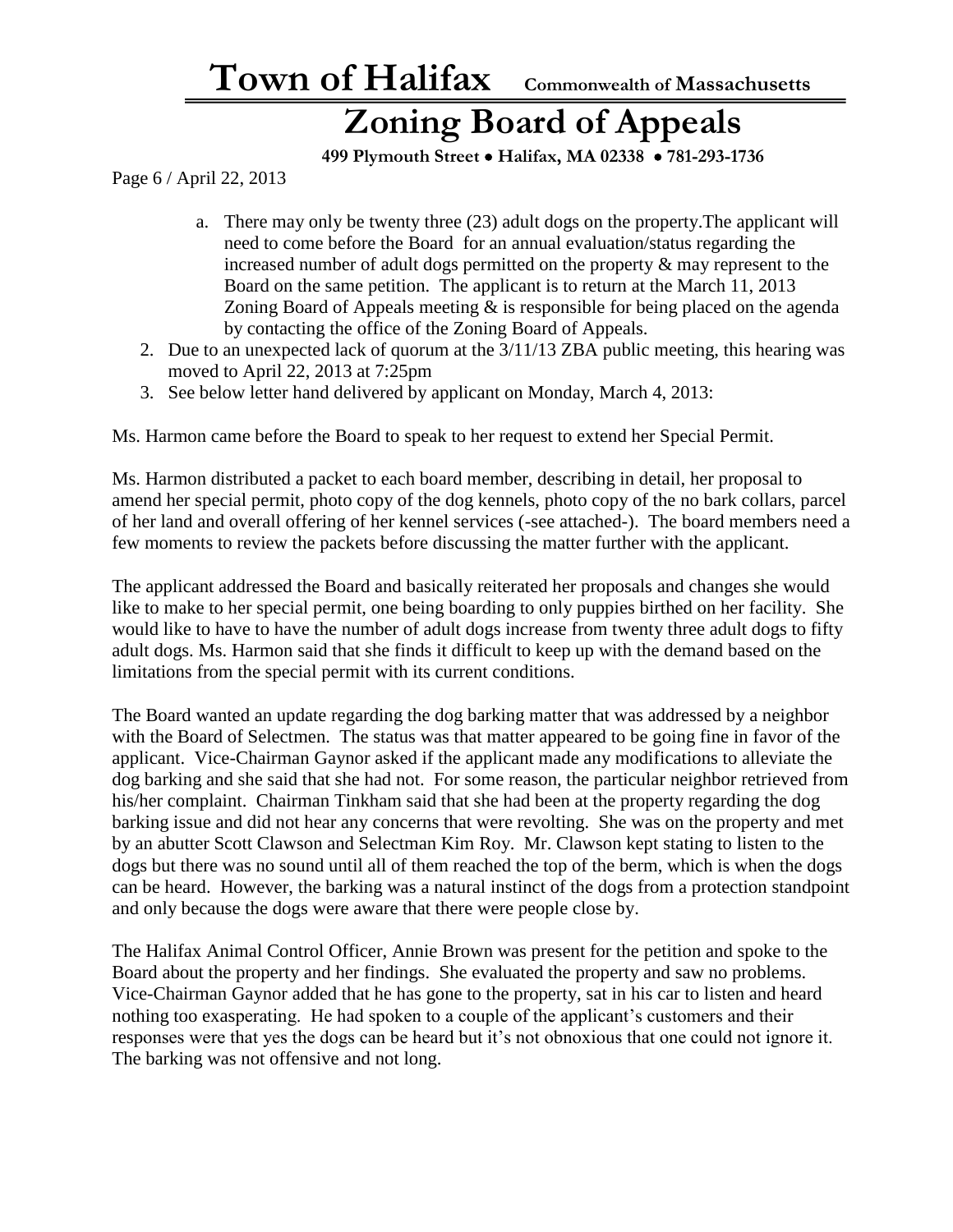### **Zoning Board of Appeals**

 **499 Plymouth Street** • **Halifax, MA 02338** • **781-293-1736**

Page 7 / April 22, 2013

Ms. Harmon reviewed with the Board her plans based upon her submission packet and the kennel/shelter. Ms. Harmon discussed doubling the insulation of the shelter, sound proofing the shelter to a degree which was discussed at the Selectmen's meeting she had attended. The question regarding sound proofing was addressed to Ms. Brown and she stated that she does not find this to be an issue, that the applicant has an acceptable location and facility for the dogs. Ms. Brown has visited Ms. Harmon's home on several occasions and currently, is pleased with the way Ms. Harmon controls her dogs and the current location.

Chairman Tinkham asked Ms. Brown about the significant jump to the request of fifty dogs and her opinion on the matter. Ms. Brown said that she does not see a problem as it is not a number that would occur on a daily basis; normally the number fluctuates. At times, such as holidays, would it bring the applicant to the max but not all the time. Ms. Harmon stated that she would only board dogs that came from her kennel, so the boarding would be exclusive.

In a doggy daycare center, the norm is a twelve dog to one human ratio but for sleepovers, the number can be more and it's not uncommon. Seasonal help may be needed during vacation time but that's it. Ms. Harmon currently still has five horses personally.

Board member, Mr. Nessralla was concerned about the proposed litter to permit Ms. Harmon to have a limitless litter annually. It was explained that puppies are not concerned adult dogs. Ms. Brown explained the difference of adult dogs versus puppies and that the mother dog would be kept in a separate area. Ms. Brown spoke to Ms. Harmon about the bitches she has on location and the length of time it takes for a bitch to mature versus the older bitches. Ms. Brown stated that based on her observations, the puppies are very contained and not permitted to roam. She finds Ms. Harmon to be ethical and that the limitations are hindering Ms. Harmon's business, especially when bitches are only in heat for certain periods; Ms. Brown does not find Ms. Harmon to be a crazed puppy breeding. Also, based on changes in the status of the law, Ms. Harmon would need to go through annual inspections maintained by the state. To reiterate, fifty dogs and boarding of dogs is in total of fifty; a maximum of fifty dogs over the age of six months of age.

Ms. Brown stated that Ms. Harmon's property is maintained, along with hours of operations, makes it possible for her to control her dogs. Ms. Brown's recommendation would be to propose a six month trial basis, as other abutting towns do (and that Ms. Brown herself has with her boarding licensed in Whitman, MA). Ms. Brown believes that the applicant can control it, especially where she picks her clientele. Ms. Harmon replied that no bark collars are placed on the adult dogs, unless her client does not prefer it. Her litter consisting of four female dogs, go into heat around the same time; she has four German Shephards, wanting to beat, which is why they are called bitches because they are in competition.

Chairman Tinkham asked the Board how they would like to proceed and that, personally, she is leaning towards being in favor of the applicant's requests as she has been on the property several times and believes the applicant would not do anything to ruin her business.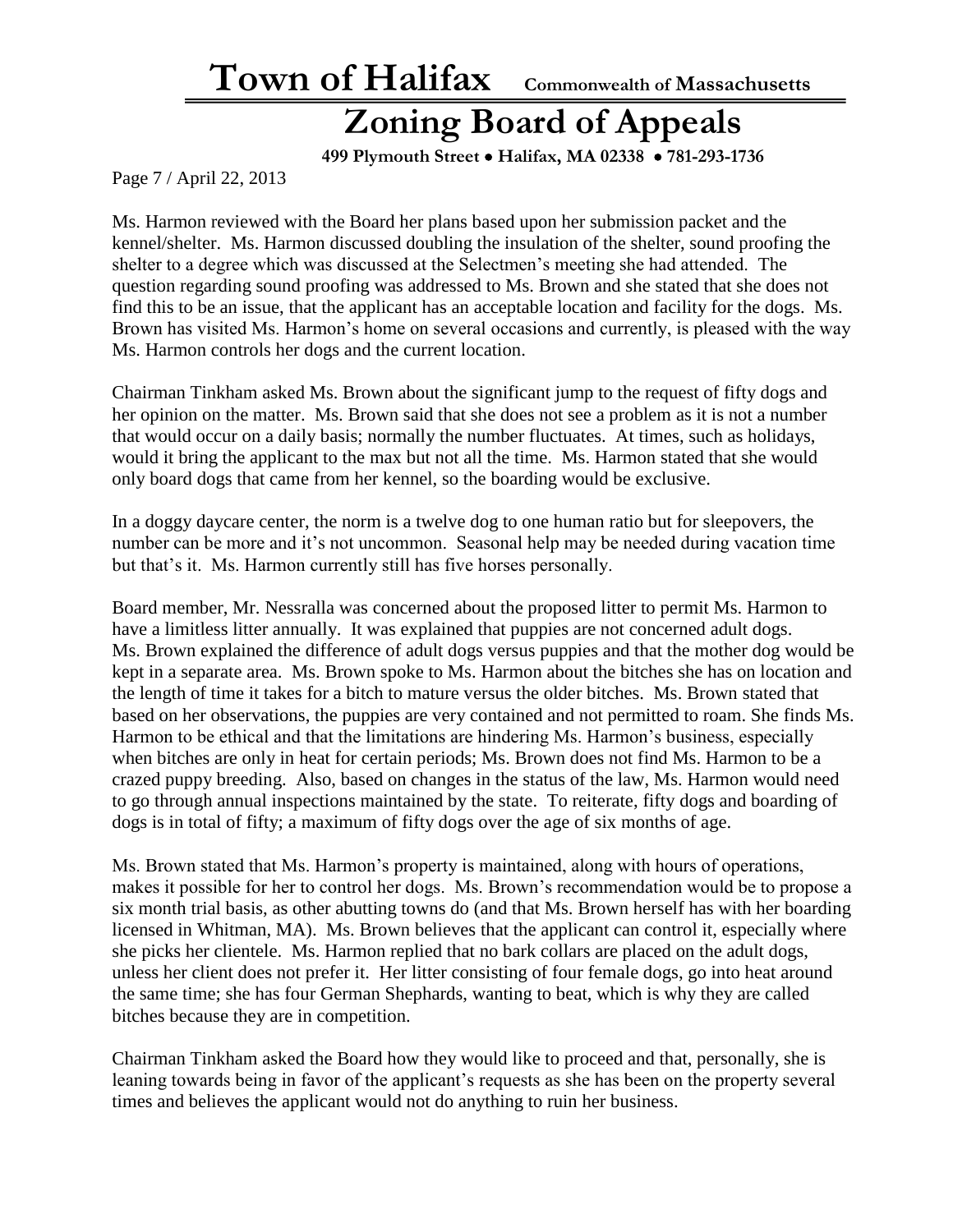### **Zoning Board of Appeals**

 **499 Plymouth Street** • **Halifax, MA 02338** • **781-293-1736**

Page 8 / April 22, 2013

Ms. Brown said to the Board that she would not put her reputation on the like to speak in favor of an applicant should the applicant not meet that standards, if not be an applicant that should be setting a precedence for other boarders/kennels.

Chairman Tinkham spoke in favor of Ms. Harmon's reputation and the minor issue with the abutting neighbor (Scott Clawson) which was resolved. Mr. Clawson was the only one to complain but no other abutters have had any issues. Board member, Mr. Gilcoine confirmed with the applicant that the she is staying with the same two breeds.

It was duly moved (R.Gaynor) and seconded (K.Nessralla) to grant your amendment to the conditions of petition (#744) to allow a special permit to "Kennel for the breeding or boarding of dogs" at your property at 7 Plymouth Street, Halifax, MA, as shown on Assessor's Map #66, Lots 1A, 1B & 17.

The Board granted the special permit to allow the "Kennel for the breeding or boarding of dogs" with the following conditions to remain intact and have **boldfaced & underlined the amendments &/or addendums**:

- 4. There will be no boarding of outside animals allowed on the premises. The dogs must all be licensed to Jennifer R. Harmon.
- 5. There will be no breeding of outside animals allowed on the premises. The dogs must all be licensed to Jennifer R. Harmon.
- 6. The special permit is to run with the applicant and is not transferable.
- 7. If the newborn puppies do not sell within 6 months of being born, they are to be removed from the property.
- 8. **A maximum of twenty six (26) litters allowed per year between the two breeds, consisting of twenty (20) litters for the German Shepherd breed and six (6) litters for the Pomeranian breed.**
- **9. There may only be a maximum of fifty (50) adult dogs on the property. The applicant will need to come before the Board for an annual evaluation/status regarding the increased number of adult dogs permitted on the property & may represent to the Board on the same petition. The applicant is to return at the April 14, 2014 Zoning Board of Appeals meeting & is responsible for being placed on the agenda by contacting the office of the Zoning Board of Appeals.**
- 10. The applicant must maintain the soundproofing; and dogs must stay within the applicant's property line.
- **11. The applicant must adhere to Massachusetts General Laws, Chapter 140 (Licenses) and its particular sections of the law as it pertains to the applicant's "Kennel for the breeding or boarding of dogs" special permit.**
- **12. Records must be maintained.**
- 13. The special permit was granted based on the presentation and plans presented at the hearing. Any changes from what was presented and approved must be brought back before the Zoning Board of Appeals.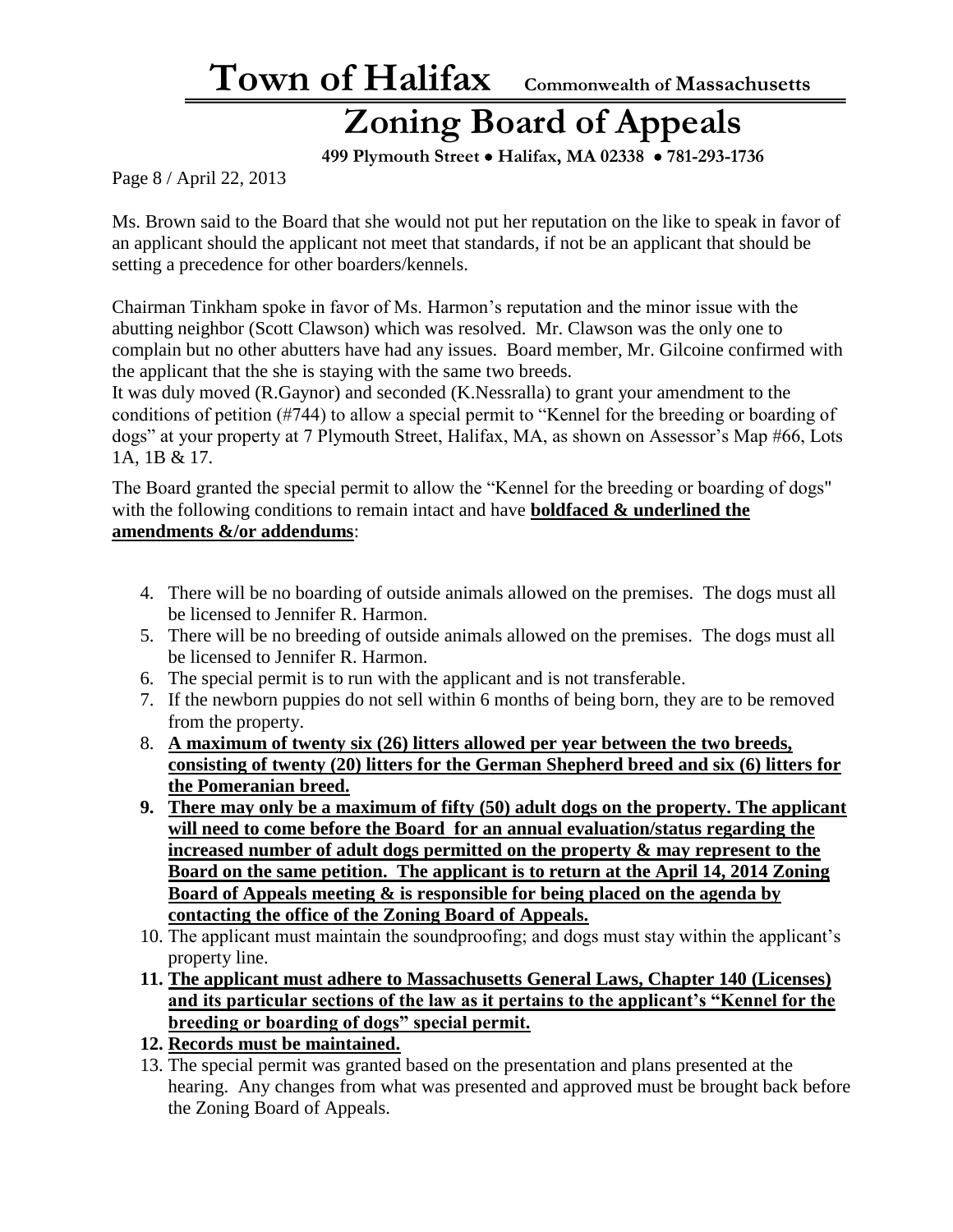### **Zoning Board of Appeals**

 **499 Plymouth Street** • **Halifax, MA 02338** • **781-293-1736**

Page 9 / April 22, 2013

Please be advised that all variances and special permits shall comply with all the rules and regulations and codes of the Town of Halifax.

This decision shall not take effect until:

- (c) A copy of this decision certified by the Town Clerk to the effect that twenty (20) days have elapsed since this decision was filed in the office of the Town Clerks (5/1/13) without any appeal having been dismissed or denied has been recorded in the Plymouth County Registry of Deeds, or with the Assistant Registrar of the Land Court for Plymouth County, and
- (d) A certified copy indicating such Registry Recording has been filed with the Board.

Chairman Tinkham called for a voice vote: P.Parcellin, YES; R.Gilcoine, YES; K.Nessralla, YES; R.Gaynor, YES; D.Tinkham, YES

The motion to grant petition #744 passed 5-0-0.

#### **Petition #788 – Robert & Debra Durgin, 8 Bourne Drive, Halifax, MA**

The Halifax Zoning Board of Appeals will hold a public hearing on Monday, March 11, 2013 at 7:30 pm in Meeting Room #1 of the Town Hall, 499 Plymouth Street, Halifax, MA on the application by Robert & Debra Durgin (of 10 Pemmican Way, Halifax, MA) to request a Variance of both the left and right side setbacks from thirty (30) feet to twenty six (26) feet to build a new single family dwelling to a location to be known as 8 Bourne Drive, Halifax, MA. Said property is owned by the Perk Realty Trust/Trustees, Peter & Rita Lehtola (of 1199 Auburn Street, Bridgewater, MA), as shown on Assessor's Map #98, Lot 5X. The applicants seek a Variance of the setback requirements, under Section(s) 167-11 Table of Dimensional and Density Regulations (page 167:43) in accordance with the Zoning By-laws of the Town of Halifax). Area is zoned residential. Petition #788

Applicants Robert & Debra Durgin were present to speak to their petition.

| <b>Board Members:</b>         |                               |  | DT=Debra Tinkham RG=Robert Gaynor KN=Kozhaya Nessralla |  |
|-------------------------------|-------------------------------|--|--------------------------------------------------------|--|
|                               | RIG=Richard Gilcoine          |  | PP=Peter Parcellin SW=Sally Wells                      |  |
| Applicants $\&$ /or Abutters: |                               |  | RD=Robert Durgin DD=Debra Durgin NG=Nicole Burgess     |  |
|                               | <b>JM=Jennifer MacPherson</b> |  |                                                        |  |

- DT: Robert, are you going to speak to this? Would you explain to the Board what you want to do?
- RD: We are proposing to build a colonial style house with an attached garage and separate entryway between the garage and the house. But due to the shape and the topography of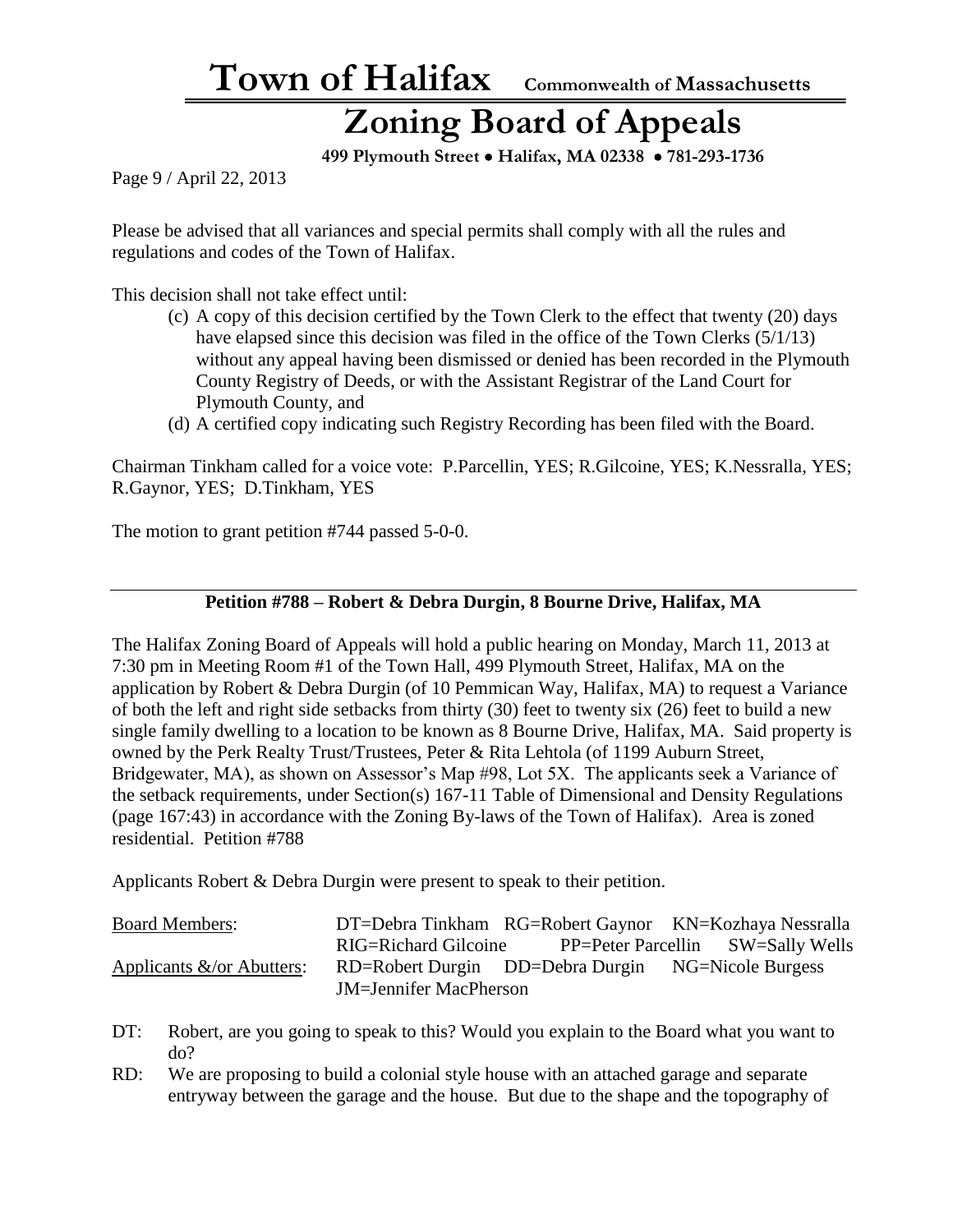### **Zoning Board of Appeals**

 **499 Plymouth Street** • **Halifax, MA 02338** • **781-293-1736**

Page 10 / April 22, 2013

the land, we need the setbacks to fit the house on the property so we can back peddle through those within the character of the established neighborhood. Because of the shape of the lot and the line drawn in the angle, it produces a buildable side down to sixty one (61) feet which a lot of the houses are just pretty…about that; some just go over so some setbacks are being reduced a little bit. So, we are looking for three feet, three inches on the opposite corners of the house; not even the whole length of the house, but just the corners of the house. I do have some architectural drawings of the proposed house. Marion wanted full size.

(The secretary explained to the Board that the regular size plans was a bit difficult to read.)

- RG: This is the same one you that you had an informal discussion on that you came up with?
- RD: Yes.
- RG: And anything that change since then, Bob? Any dimensions? Anything like that?
- RD: No. Nothing's change. We tried for seeing...purchasing a portion of the lot next door, which is an unbuildable lot. They're not willing to sell us, of course, none of that lot. We're trying to get that so we build the house so we don't need a variance but that couple won't sell.
- RG: This is the one that uh...I don't know for those of you that weren't here, unless you were here on this night; the one hundred fifty (150) feet, and correct me if I misunderstand this, if you look at the lot line where it hits Bourne Street, it kind of goes up and bangs off to the left. It's the only way the buildable lot is to angle it instead of having to go straight back. So, basically, the…the only real way every other house in the neighborhood is a colonial with a garage.
- RD: Yeah, I have pictures of the houses.
- RG: And the only way that they are basically, said you could put that same type of house with everybody has in the neighborhood is if you have the house sideways. You know & face the front door into the wood which…because there's a retention pond?
- RD: Yes.
- DD: Yes.
- RG: To the right hand side or retention water area. That goes for the rest of the houses. I'm pretty familiar with the neighborhood. I've been there a couple of hundred times.
- DT: Like the corner area?
- RG: That's pretty much the standard...the house down there.
- DT: Tape snaps.
- RG: So, actually...yeah, because it angles off like that. For the life of me, I cannot understand how basically the Planning Board could approve a permit crazy offset like that. I've never seen before in all the years I've sat on the Board. But, I don't know…it would appear to me that the three feet on each side to be able to fit within the criteria of what we need for a variance, if we have discussed this before, I think the hardship is pretty…pretty clear. I think the hardship is…it's certainly not self-created. It would be the topography of the lot. They're limited to the shape, the format and the uh, basically, the run-off where it goes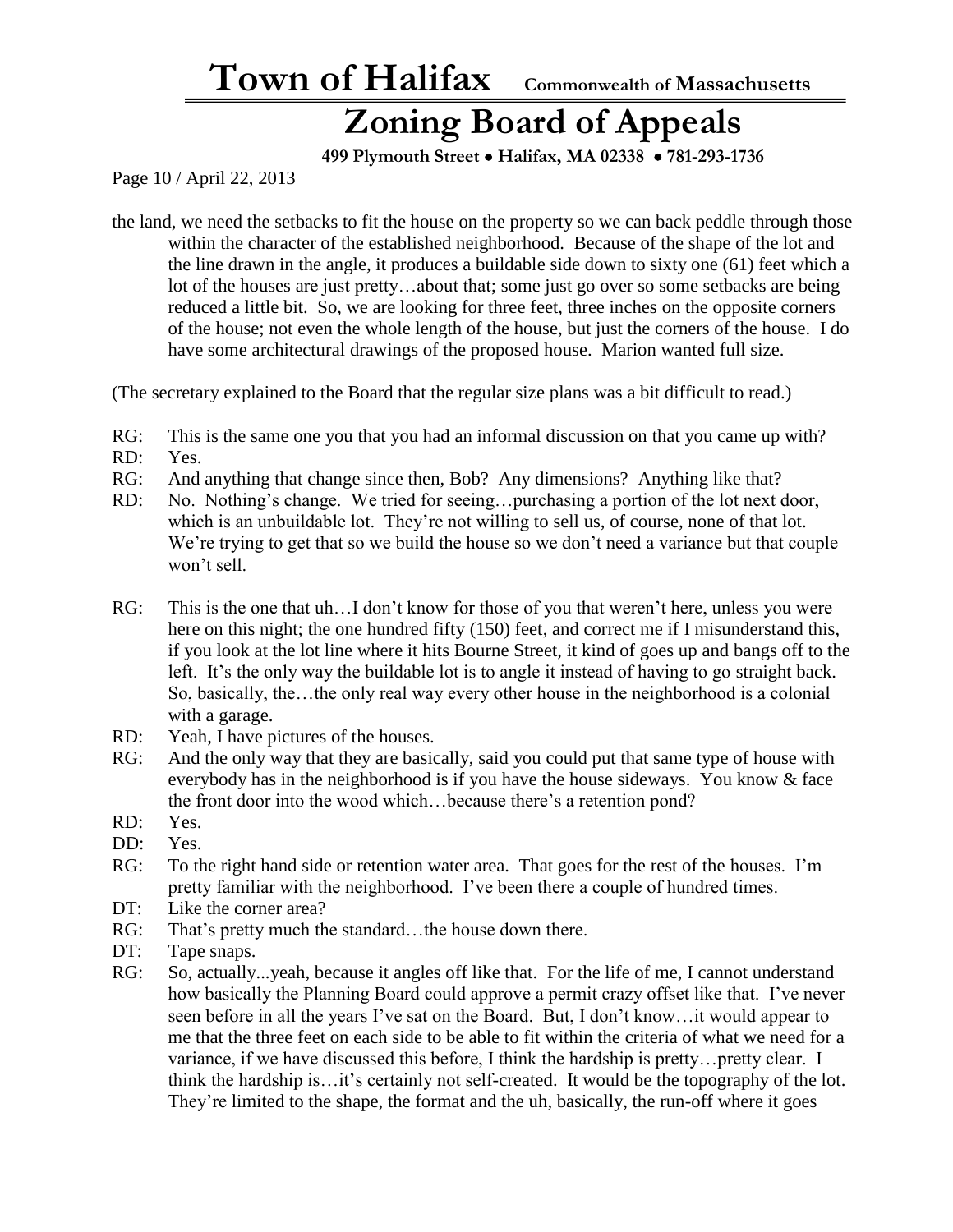#### **Zoning Board of Appeals**

 **499 Plymouth Street** • **Halifax, MA 02338** • **781-293-1736**

Page 11 / April 22, 2013

down into the lot to the side. I do know, I have discussed with the Durgin's that, again, they had tried to purchase a piece so they wouldn't have to go through this whole thing. That, uh, wasn't going to happen. So, they are basically looking for three feet. It's within the established character of the neighborhood. You could see they're all colonials, they're all garaged and again, the hardship…it would not even make sense to put a house sideways. It would actually be detrimental to the rest of the houses on the neighborhood to put a house sideways on the lot. That would be crazy and for the last thing, I don't think it would derogate from the intent of the by-law. I think, bottom line, this is exactly what the Boards put together to do, you know, to create relief for the odd shapes, the different things. Granted, think it was discussed before, you know private, this is a conforming lot if you want to call that conforming. This is conforming lot, right, as approved by the Planning Board and by us giving them three feet…three point six on each side to be able to build the same house as everybody else in the neighborhood, you are making it nonconforming. But anything else you put on the lot is going to have to come up for a variance anyway and I do think it would only add to the rest of the neighborhood by building something…

- SW: So, it's just the corners? It's just a little bit?
- RG: That's exactly. If this wasn't there...
- KN: What about eliminating the breezeway?
- RG: I guess the Durgin's…you can ask Mr. Durgin & Mrs. Durgin about that. But I think that was the purpose of having that. So they have a separate entrance. They wouldn't be tracking mud.
- RD: A separate entrance so there's a place where you put your shoes, hang your jackets but also allows us to push the kitchen and the bathroom into that area instead of the living room.
- KN: But instead of creating your own hardship, by taking that breezeway out, then your house would fit exactly.
- RD: It would but we wouldn't have a family room because if you look at the plans...
- KN: You're only losing...your breezeway is eight feet.
- RD: Correct.
- KN: You'll be gaining a foot on each side of that house.
- RD: No, you wouldn't.
- DT: Where's the family room?
- RD: The family room is here. So, by pushing the kitchen and the bathroom into this area, it allows us to have a family room here where a lot of colonials out there, they either build a family room off the back of the house, which we can't because of the lot lines; or off to the side because of the lot lines.
- RG: And in which case, they would be applying to put a variance also, just to put a family room in. Not even something relatively adequate.
- DT: Why would they?
- RG: Because the lot lines goes off to the side in order to keep the house squared to the street.
- DT: See, I have a problem with this. I have a big problem with this because we are taking a conforming lot and we're changing it. We're making it nonconforming to fit that in and I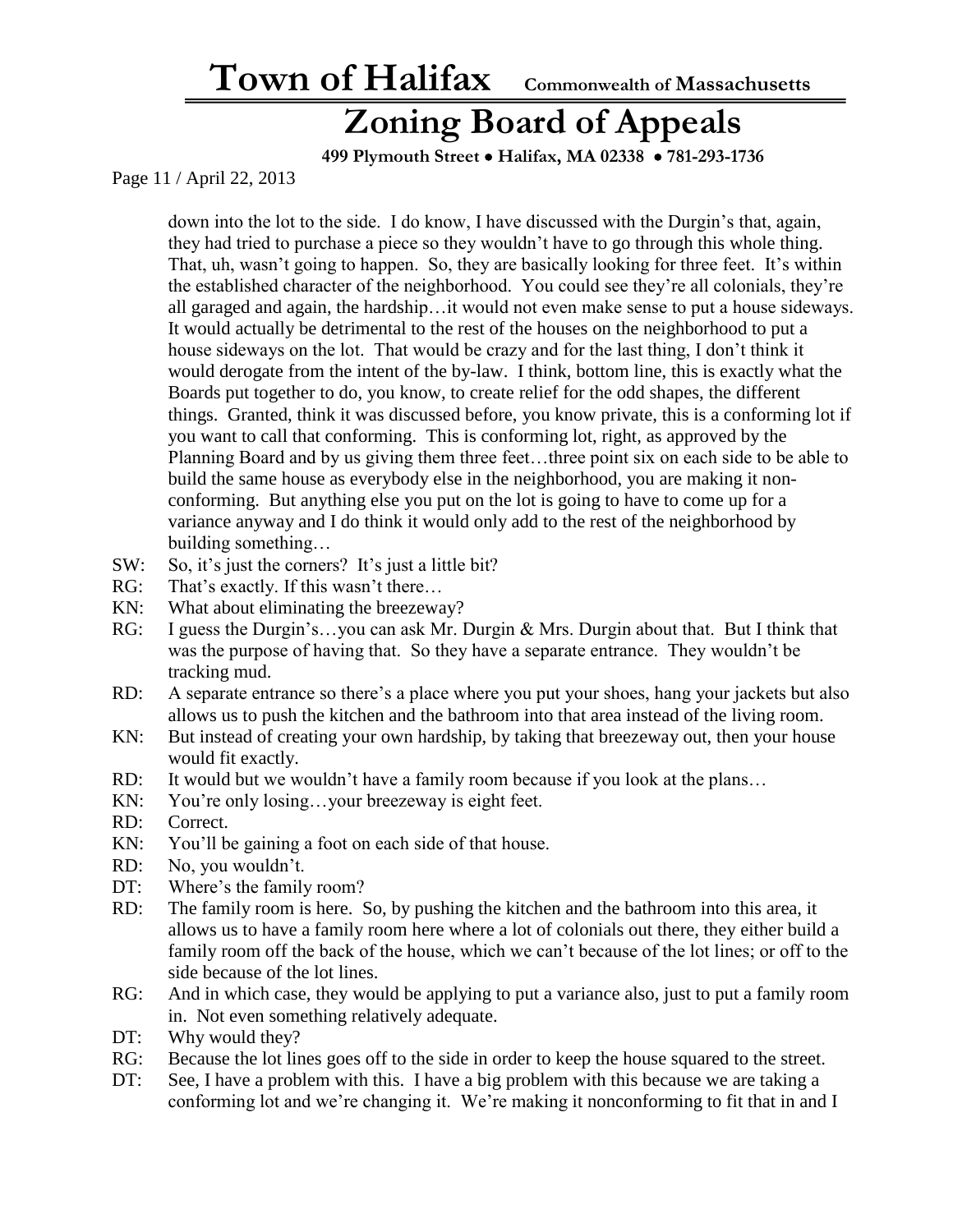### **Zoning Board of Appeals**

 **499 Plymouth Street** • **Halifax, MA 02338** • **781-293-1736**

Page 12 / April 22, 2013

disagree with you that it's a hardship. It's a hardship that…but it's a self-created because I asked you last time, what about a different type of house and the answer was no. So…

- RD: But…
- DT: You don't…no wait…you know, Kozhaya said something about the breezeway..no you don't' want to do that. There's no give and take here. It's I want what I want and I want the variance and I really disagree that we shouldn't be setting a precedence where we have a conforming lot and giving out variances, so it goes against every rule about variances. What is the hardship?
- RG: The topography. There is no other lot in this whole development that's anything like this; that goes up straight and then goes flying off to one side. You won't find another lot in any of the developments in Halifax that look anything like this. Nothing like this. Have you seen anything in the twenty some odd years you've sat on that…never seen anything like this before.
- DT: I…I still..
- RIG: You put a house in there sideways and you're dropping the value of all the rest of the other houses in the area.
- RG: And every other house is a colonial with a two-car garages. I don't think they are asking for anything special or different.
- DT: They didn't have a breezeway. The picture that...the picture you showed, you have a breezeway. It's a two-car garage.
- DT: There's one house that has a separate entryway and actually that house is across the street from that lot. It's 9 Bourne Drive, actually, Ms. Burgess.

Abutter, Nicole Burgess of 9 Bourne Drive was in the audience.

- RG: Did you have to get a variance for your breezeway?
- NG: Ah, no we didn't.
- RD: We spoke to all the abutters within the development and nobody has any issues with it. They welcomed a house there. I have some letters coming in, they're from abutters. We have a couple of abutters here.
- RG: How many houses are they building?
- RD: Five right now, two unbuilt...two empty lots.
- PP: Are there other style houses on that street you could have chosen?
- RD: There only colonials... different style house is if you have a cape in the same footprint...
- PP: On that street, there are capes?
- RD: No, they're all colonials.
- PP: Are there other houses on that street, that's similar that you could have built on that lot that would fit?
- PP: Yeah…no. So, they're all a little bit different. My question is…her issue is kind of that if you are going to build something similar to the rest of the houses on the street, is there a choice of a house on that street that you could have chosen other than this one that would have fit on that lot without a variance?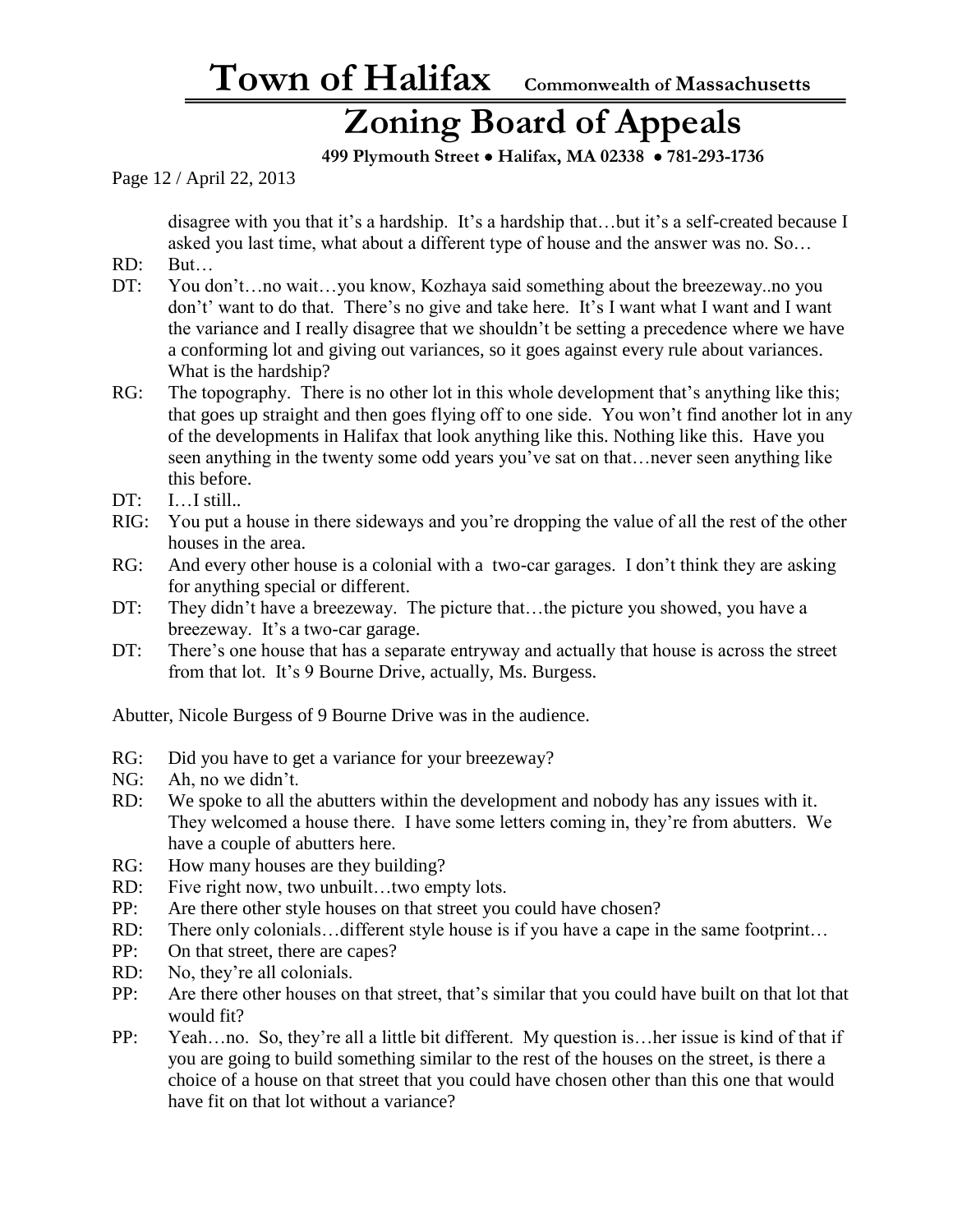#### **Zoning Board of Appeals**

 **499 Plymouth Street** • **Halifax, MA 02338** • **781-293-1736**

Page 13 / April 22, 2013

- RD: Your other colonial…
- PP: Because you mentioned there's…yeah..
- RD: Without the separate…the breezeway…but those homes have extended family rooms.
- PP: That would have fitted there. So, there's really….if you were to build another house similar to one on that street, you wouldn't be able to do it because of the dimensions of the lot.
- RD: Correct.
- PP: So, it would be derogated from the rest of the character of the neighborhood, you couldn't do it?
- RD: Yeah.
- DT: Any other comments from the Board? Questions?
- DT: Ouestion or comments from the audience.

Abutter, Jennifer MacPherson of 7 Bourne Drive, spoke to the petition.

JM: And all I want to say is that I would not appreciate looking at the side of a house from my front door. I think it would take down the value of all our houses in the neighborhood. It's just not appealing. I don't even know how it would work the driveway. It would be an odd thing in our neighborhood.

Abutter, Nicole Burgess of 9 Bourne Drive, spoke to the petition.

- NB: I'm the same way. I agree.
- RG: And you have the breezeway or you don't have the breezeway?
- NB: We do. Yeah, we have the breezeway.
- RG: And there's one other house out of the five...two out of five that have breezeways or separate entry?
- NB: It would be hers and I would be the other one.
- PP: The houses that don't have a breezeway have the family room, right? So, it still wouldn't fit even without the breezeway? So, all the rest of the houses in the neighborhood wouldn't fit. You don't have a choice in a different style house in that neighborhood.
- RG: With or without the breezeway, yes, they went for the family room like everyone else, they'd still
- PP: Right, they'd still be the only one…
- RIG: They shrunk this, they're gonna lose that bath. Screw this, you could actually make the front door smaller but the bathroom, it's pretty tight as it is.
- DT: Do we need to go down to look at this spot?
- RIG: There's nothing there.
- RG: It's a big dirt spot.
- DT: I have a letter from (abutter) Mr. Ballerini (of 6 Danson Lane) saying he has no concerns with this. He abuts the property and that's aerial view, not much of one but that's pretty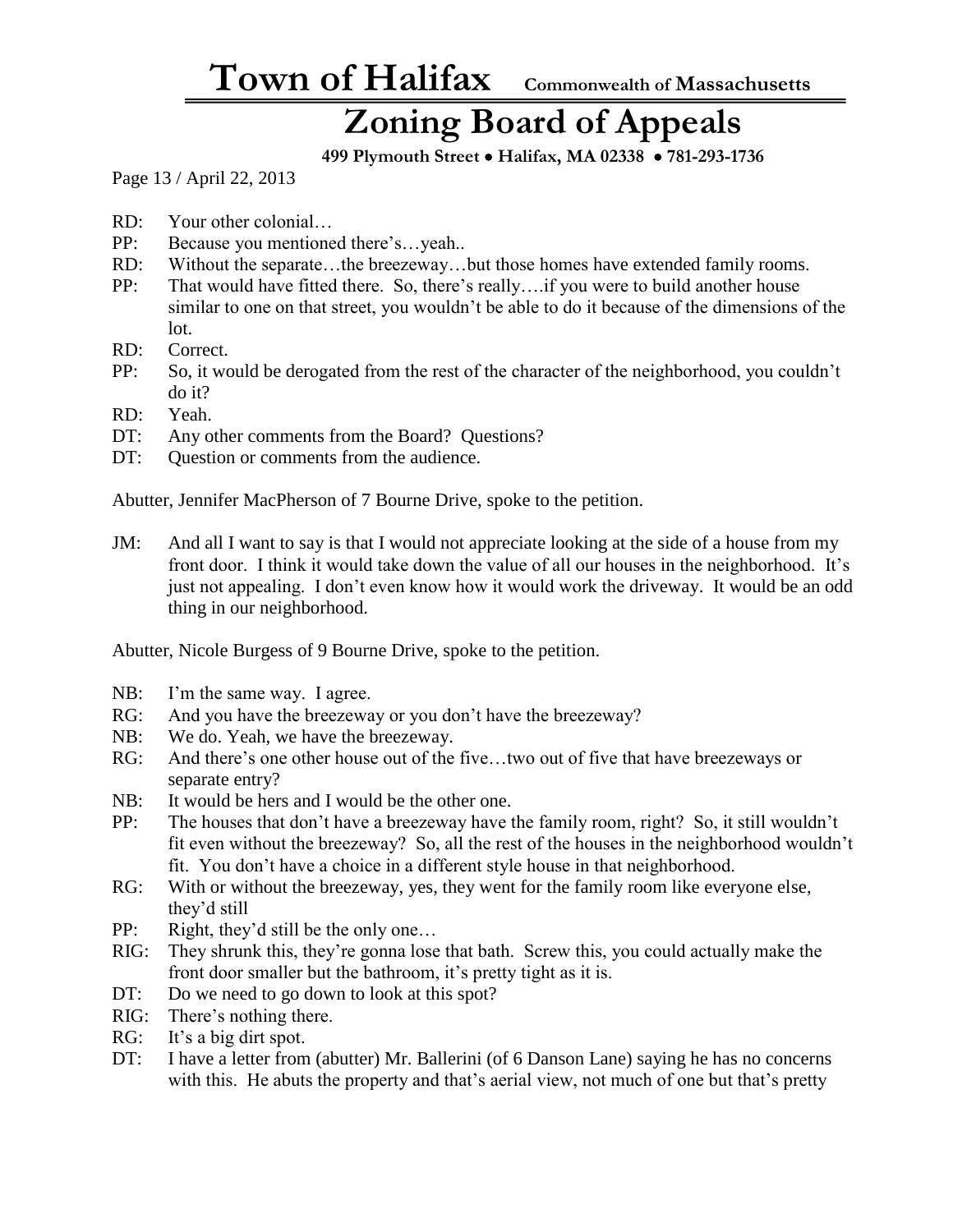### **Zoning Board of Appeals**

 **499 Plymouth Street** • **Halifax, MA 02338** • **781-293-1736**

Page 14 / April 22, 2013

much how the lot lines go off. You see that's where the land dip downs a lot, there a retense mope (sp?) but that's not a buildable lot.

- RG: And that's the piece you guys tried to buy?
- RD: Yes, we tried buying a portion of this.
- RIG: That's not buildable.
- RG: It's got a retention something...what's it called?
- RD: A retention base storm water runoff.
- RIG: Oh.

Chairman Tinkham proceeds to read the letter aloud to the audience from Michael Ballerini of 6 Danson Lane, Halifax, MA.

- RG: Have you talked to anybody else, other than those three?
- RD: We talked to the Wilson's on Danson Road at the cul-de-sac and they had no issues or concerns with this either. Some of the other abutters that were on that road we didn't talk to them. We only kept to those..
- RG: In the neighborhood?
- RD: Yes.
- DT: What do you guys want to do?

It was duly moved (R.Gaynor) and seconded (R.Gilcoine) to waive the on-site inspection. So VOTED 5-0-0

- RG: I'll make a motion to accept petition #788 as presented. Again for the same reasons we discussed of previous. I do think it meets the criteria for granting of a variance. I don't see it as a self-imposed. I think the hardship is certainly the topography and the layout of the lot. From the letters submitted in the presentation, I do think it's within the established character of the neighborhood and I don't see how it derogates from the intent of the bylaw. I think this is the reason exactly why the Zoning Board of Appeals is here to grant variances for.
- SW: Second.
- DT: Okay, I will take a voice vote. Is there any question before I do this?
- RG: What do we need? We have five members voting, so we need four out of five.

It was duly moved (R.Gaynor) and seconded (S.Wells) to grant your petition (#788) for a Variance of both the left and right side setbacks from thirty (30) feet to twenty six (26) feet to build a new single family dwelling to a location to be known as 8 Bourne Drive, Halifax, MA. Said property is owned by the Perk Realty Trust/Trustees, Peter & Rita Lehtola (of 1199 Auburn Street, Bridgewater, MA), as shown on Assessor's Map #98, Lot 5X. The applicants seek a Variance of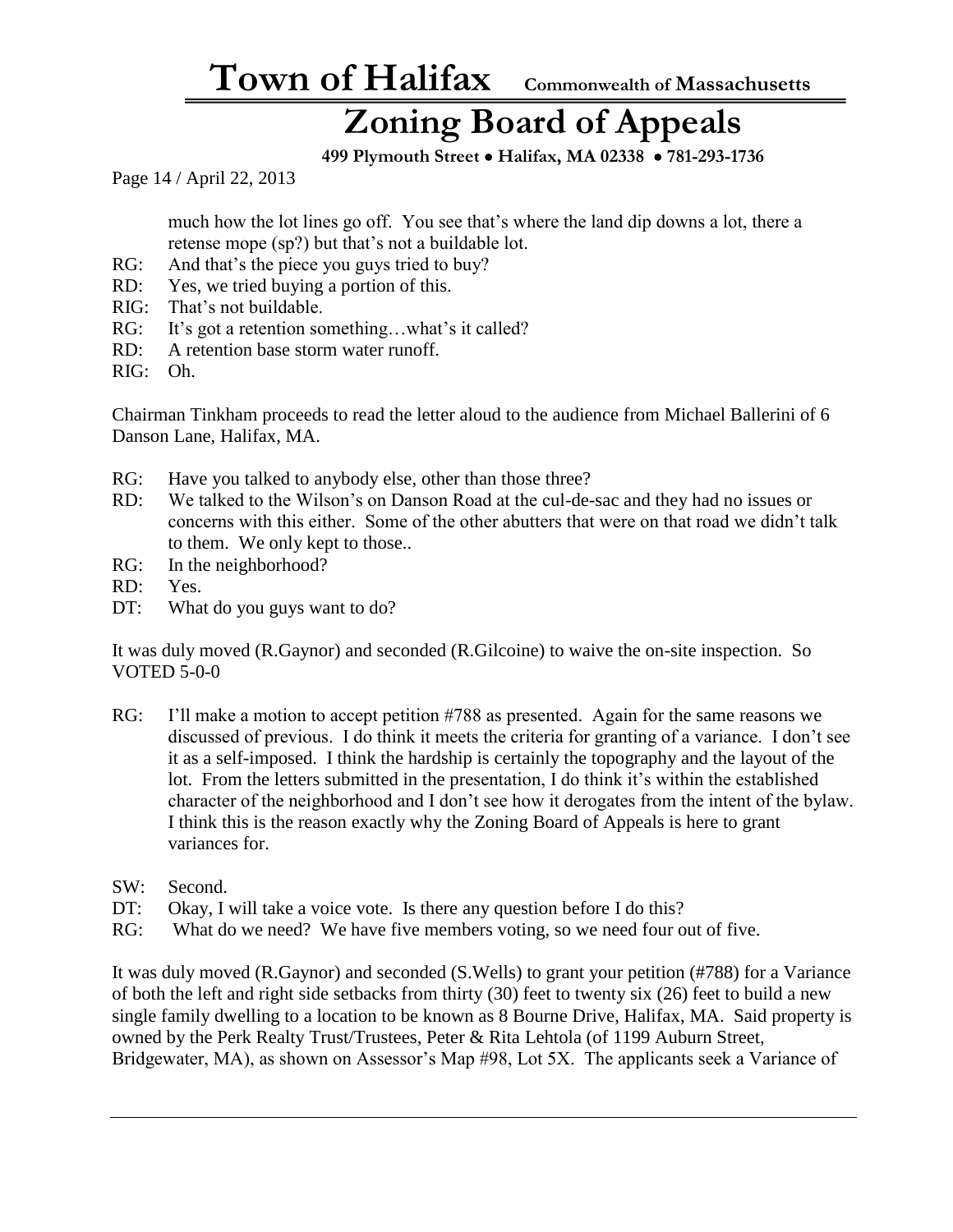### **Zoning Board of Appeals**

 **499 Plymouth Street** • **Halifax, MA 02338** • **781-293-1736**

Page 15 / April 22, 2013

the setback requirements, under Section(s) 167-11 Table of Dimensional and Density Regulations (page 167:43) in accordance with the Zoning By-laws of the Town of Halifax).

The following conditions must be adhered to in order for the variance to remain in effect:

• The Variance was granted based on the plans and testimony presented at the hearing. **Any changes** from what was presented and approved must be brought back before the Zoning Board of Appeals.

Please be advised that all variances and/or special permits shall comply with all the rules and regulations and codes of the Town of Halifax.

This decision shall not take effect until:

- (e) A copy of this decision certified by the Town Clerk to the effect that twenty (20) days have elapsed since this decision was filed in the office of the Town Clerks (04/24/13) without any appeal having been dismissed or denied has been recorded in the Plymouth County Registry of Deeds, or with the Assistant Registrar of the Land Court for Plymouth County, and
- (f) A certified copy indicating such Registry Recording has been filed with the Board.

Chairman Tinkham called for a voice vote: S.Wells, YES; R.Gilcoine, YES; K.Nessralla, YES; R.Gaynor, YES; D.Tinkham, NO

The motion to grant petition #788 passed 4-1-0.

DT: I cannot do it. We are making a conforming lot nonconforming and you guys are setting a really bad precedent. But it passes.

Chairman Tinkham reprised Mr. & Mrs. Durgin of the procedure following approval of the petition.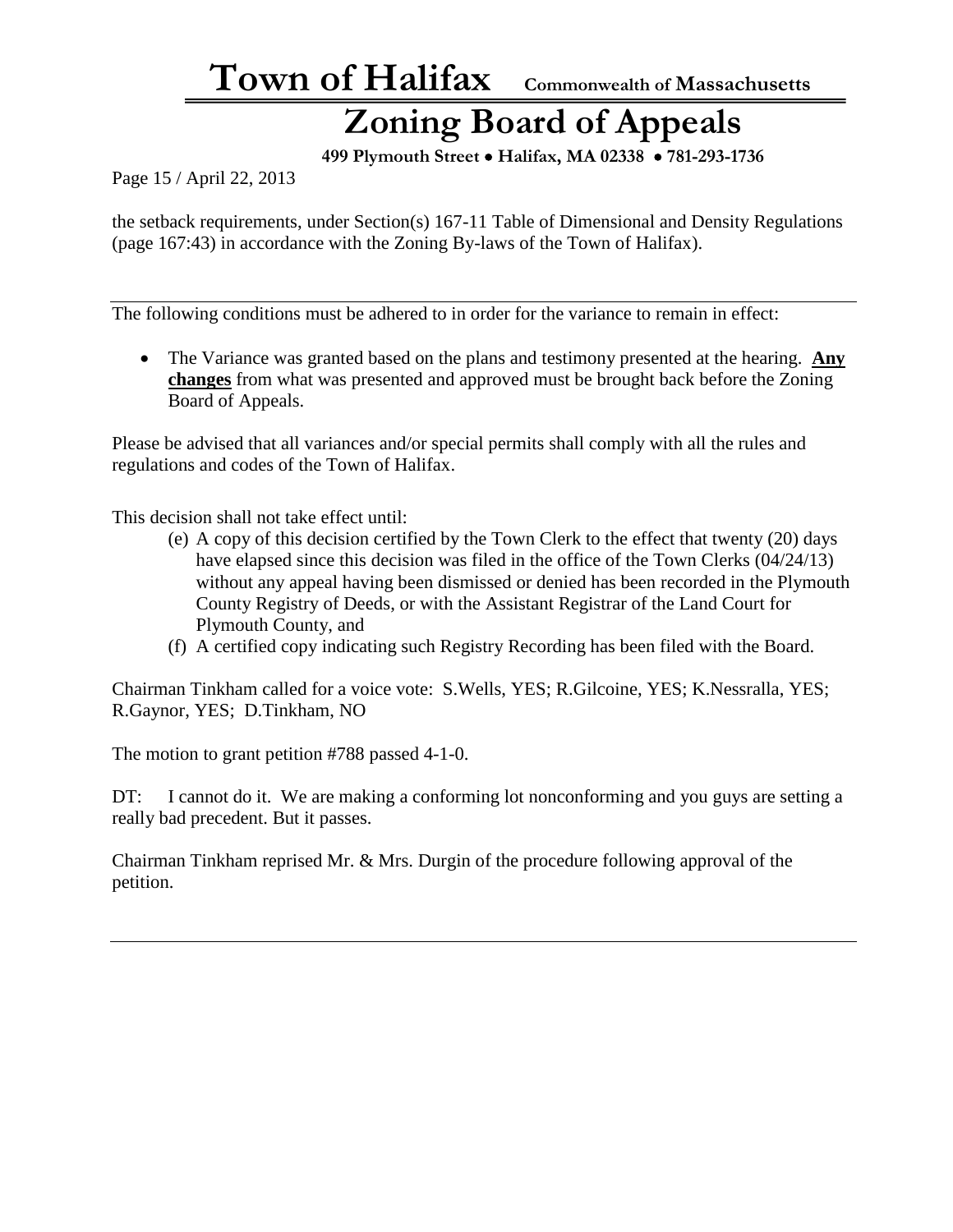### **Zoning Board of Appeals**

 **499 Plymouth Street** • **Halifax, MA 02338** • **781-293-1736**

Page 16 / April 22, 2013

#### **Petition #783, Tony Giannetti, 413 Plymouth Street, Halifax, MA**

BOARD/COMMITTEE: ZONING BOARD OF APPEALS

MEETING PUBLIC HEARING (Please circle appropriately)

DATE: April 22, 2013 TIME: 7:45 p.m

LOCATION: Town of Halifax, Town Hall, Meeting Room 1, 499 Plymouth Street, Halifax, MA 02338

PURPOSE: Petition #783 Request to Amend the Conditions Granted to the Special Permit REQUESTED BY: Marion Wong-Ryan, ZBA Secretary

NOTE:All meeting notices must be filed and time stamped in the Town Clerk's Office and posted on the Municipal Bulletin Board no later than 48 hours in advance of meetings (excluding Saturdays, Sundays and legal holidays). Please keep in mind the Town Clerk's hours of operation and make the necessary arrangements to be sure posting is made in an adequate amount of time.

\*Per changes to the Open Meeting Law effective 7/1/2010, "A listing of topics that the Chair reasonably anticipates will be discussed at the meeting" are to be listed on the agenda.

#### LIST OF TOPICS TO BE DISCUSSED

Per the applicant, " I Tony Giannetti agree and want to continue with the current conditions of petition #783. I would like to make the following additions to Petition #783:

General Auto Repair

- Brakes
- Exhaust
- Tune ups
- Rear end work
- Suspension Components
- Tires, Tire repair & mounting
- Oil Changes
- Transmission Repair
- Wiring
- Engine Replacements
- Radiators
- Alternators
- Window Tinting
- Remote Starter Installation

Mr. Giannetti came in front of the Board to speak to his petition.

Chairman Tinkham asked Mr. Giannetti if that is correct…that the applicant wants to include the above listed autowork. The applicant said that is correct and the work would be for any type of vehicle and specifically for the older cars that he works on with his dad. The applicant is sufficiently placed to do the additional automotive work based on customer inquiries. No additional equipment would need to be brought onto the facility. The chassis business is more a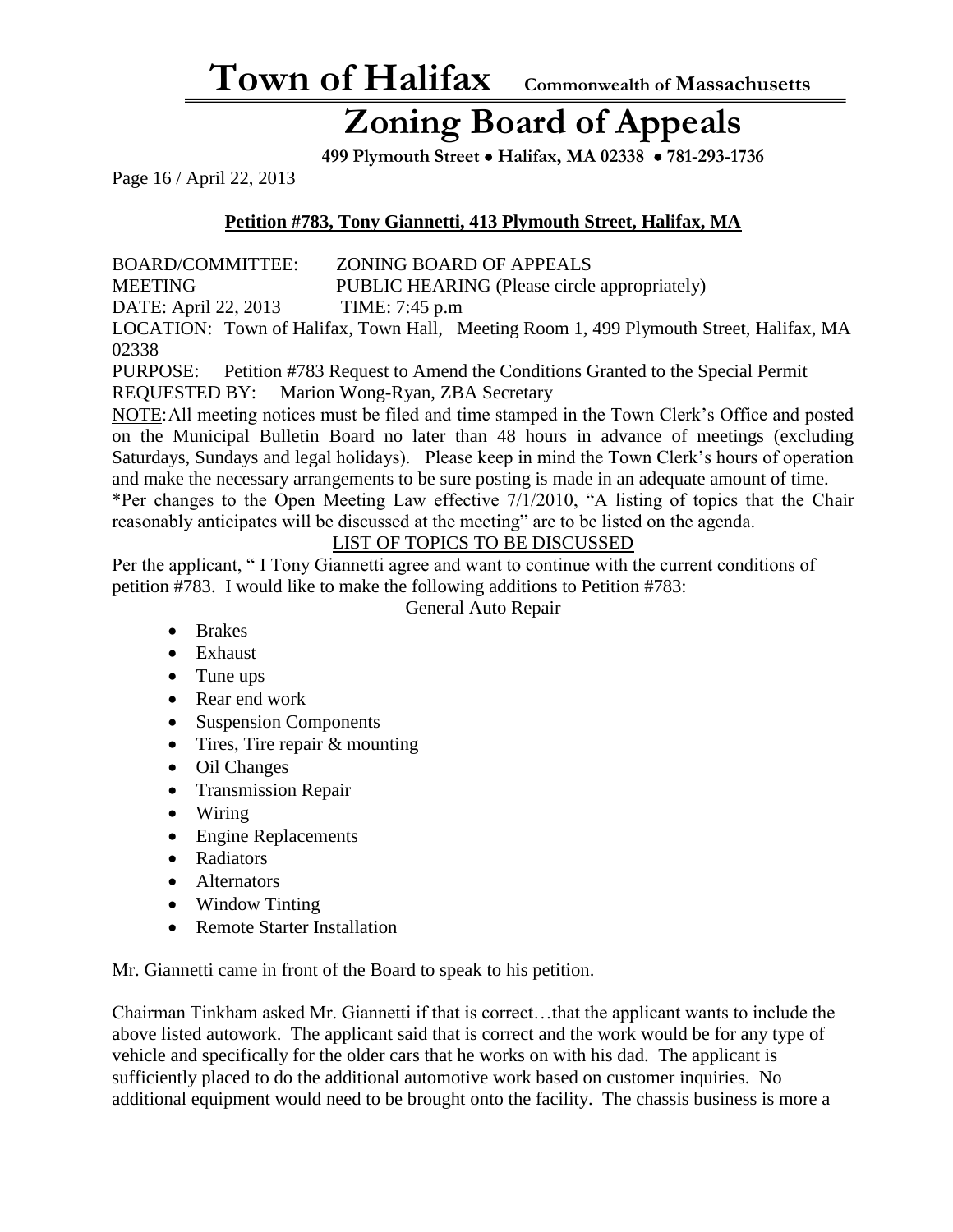### **Zoning Board of Appeals**

 **499 Plymouth Street** • **Halifax, MA 02338** • **781-293-1736**

Page 17 / April 22, 2013

summer business. Currently the workspace is approximately three thousand square feet. By adding the offerings, it would help with the rent and business during the winter season. There will still be no cars left outside. Oil goes back to be recycled and the work would be on cars only, no motorcycles. Same number of employees. Exterior lighting should be there in case someone wants to drop off their vehicle for servicing. One of the exterior lights does not work so the applicant needs to address that matter with his landlord about fixing it. No used or junk parts will be visible. The trailer will remain outside the property.

It was duly moved (R.Gaynor) and seconded (R.Gilcoine) to grant your amendments to the conditions of the petition (#783) for Special Permit for "Motor vehicle service…" &/or "Repair garages for motor vehicles" &/or "Light industrial uses, including…fabrication, packaging and assembly" to the property at 413 Plymouth Street, Halifax, MA, in accordance with the Zoning By-laws of the Town of Halifax under Section(s) 167-7, Schedule of Use Regulations, Commercial &/or Industrial Uses, Said property is owned by Allied Realty Associates, LLC as shown on Assessor's Map #72, Lots 16, 16B, 17 & 16C.

The Board granted the special permit with the following conditions to remain intact and have **boldfaced & underlined the amendments &/or addendums:**

- Hours of operation will be Monday through Saturday, from the hours of 9:00am to 5:00pm.
- The applicant is to have no unregistered vehicle(s) on the exterior locations of the property.
- The special permit runs with the applicant(s) only and is not transferable.
- The lighting in the exterior of the property is to remain in its current condition.
- The applicant must maintain an acceptable practice of cleanliness on the property.
- The applicant must maintain a removal practice of discarded material from the property.
- The special permit and/or variance are granted to the applicant with the stipulation that the applicant is within compliance of the conditions set forth by the remaining Departments, Boards and/or Committees in the Town of Halifax (specifically Building Inspector's Office, Planning Board, Historic Commission and Board of Selectmen's), whether the conditions are pre-existing or forthcoming.
- **The applicant has been granted to extend the business to include the following work: brakes, exhaust, tune ups, rear end work, suspension components, tires/tire repairs/mounting, oil changes, transmission repair, wiring, engine replacements, radiators, alternators, window tinting & remote starter installation.**
- **The special permit and/or variance were granted based on the plans and testimony presented at the hearing. Any changes from what was presented and approved must be brought back before the Zoning Board of Appeals.**

Please be advised that all variances and/or special permits shall comply with all the rules and regulations and codes of the Town of Halifax.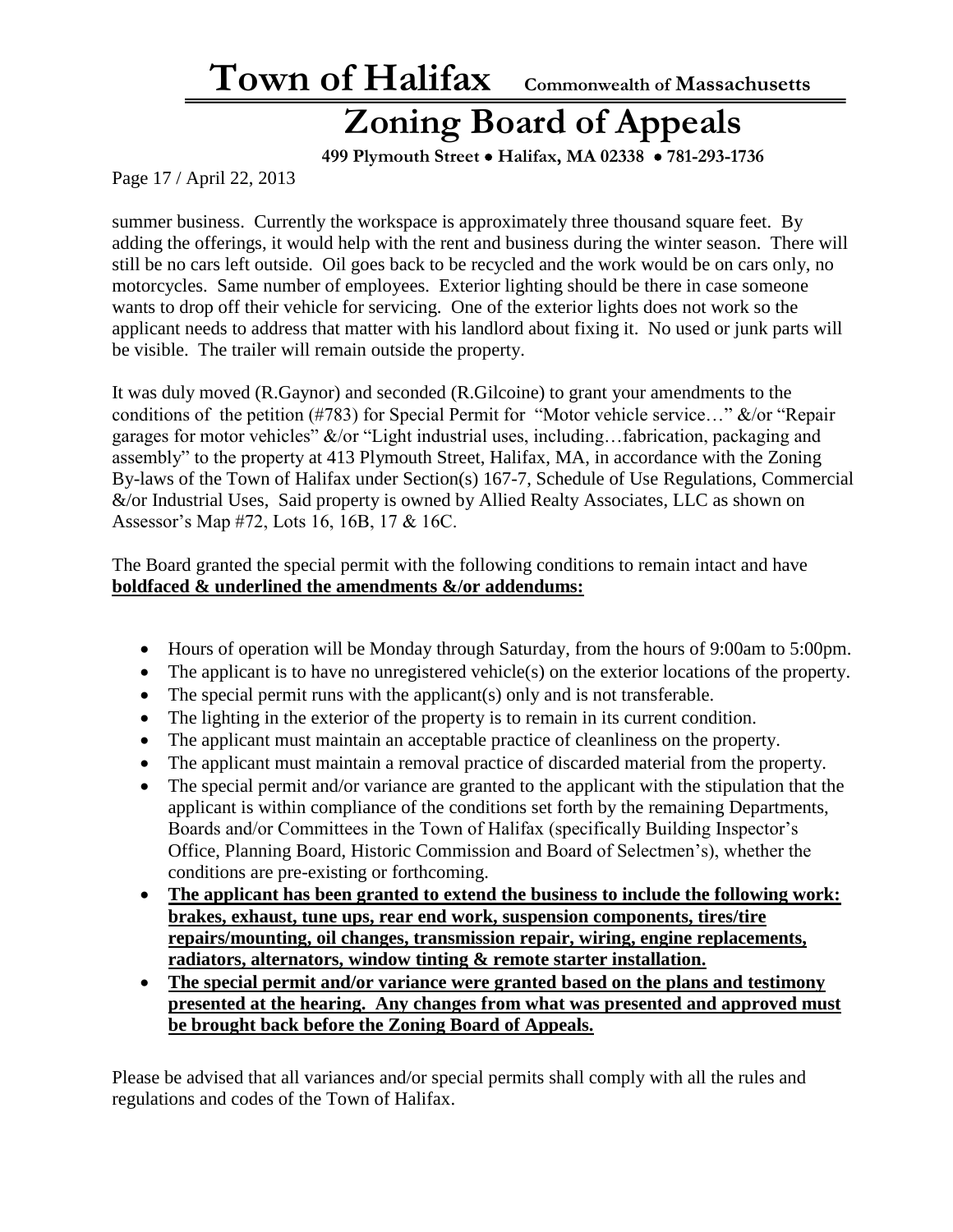#### **Zoning Board of Appeals**

 **499 Plymouth Street** • **Halifax, MA 02338** • **781-293-1736**

Page 18 / April 22, 2013

This decision shall not take effect until:

- $(g)$  A copy of this decision certified by the Town Clerk to the effect that twenty (20) days have elapsed since this decision was filed in the office of the Town Clerks (4/23/13) without any appeal having been dismissed or denied has been recorded in the Plymouth County Registry of Deeds, or with the Assistant Registrar of the Land Court for Plymouth County, and
- (h) A certified copy indicating such Registry Recording has been filed with the Board.

Chairman Tinkham called for a voice vote: P.Parcellin, YES; R.Gilcoine, YES; K.Nessralla, YES; R.Gaynor, YES; D.Tinkham, YES

The motion to grant petition #783 passed 5-0-0.

Chairman Tinkham reprised Mr. Giannetti of the procedure following approval of the petition.

#### **Petition #789 – Gregory Tereshko, 72 Pond Street, Halifax, MA**

The Halifax Zoning Board of Appeals will hold a public hearing on Monday, April 22, 2013 at 8:00 pm in Meeting Room #1 of the Town Hall, 499 Plymouth Street, Halifax, MA on the application by Gregory Tereshko to request a Variance(s) of the left side setback(s) from the required 30 feet to 17.2 feet, 20.9 feet & 21.8 feet to his existing single family home at 72 Pond Street, Halifax, MA, so ... "it will allow for the existing home to remain where it is located on the front lot (Lot 5) after the new retreat lot (Lot 5F) is created". Said property is owned by Gregory Tereshko, as shown on Assessor's Map #25, Lot 5. The applicants seek a Variance(s) of the setback requirements, under Section(s) 167-11 Table of Dimensional and Density Regulations (page 167:43) in accordance with the Zoning By-laws of the Town of Halifax). Area is zoned residential. Petition #789

Attorney George Boerger, Esq. (of 161 Summer Street, Suite 4, Kingston, MA), Applicant Gregory Tereshko and brother/abutter, Michael Boncariewski (of 92 Pond Street) were present to speak to the application.

|                                                              | Board Members: DT=Debra Tinkham |  |                                                        | RG=Robert Gaynor KN=Kozhaya Nessralla |
|--------------------------------------------------------------|---------------------------------|--|--------------------------------------------------------|---------------------------------------|
|                                                              |                                 |  | RIG=Richard Gilcoine PP=Peter Parcellin SW=Sally Wells |                                       |
| Attorney/Applicants &/or Abutters: GB=Attorney George Berger |                                 |  |                                                        |                                       |
| GT=Gregory Tereshko                                          |                                 |  |                                                        |                                       |

- DT: Okay, who's going to speak to this tonight?
- GB: Good evening. We'll both talk about it but my name is George Berger. I'm an attorney in Kingston and I'm representing Gregory Tersehko. Greg is here and that's his brother, who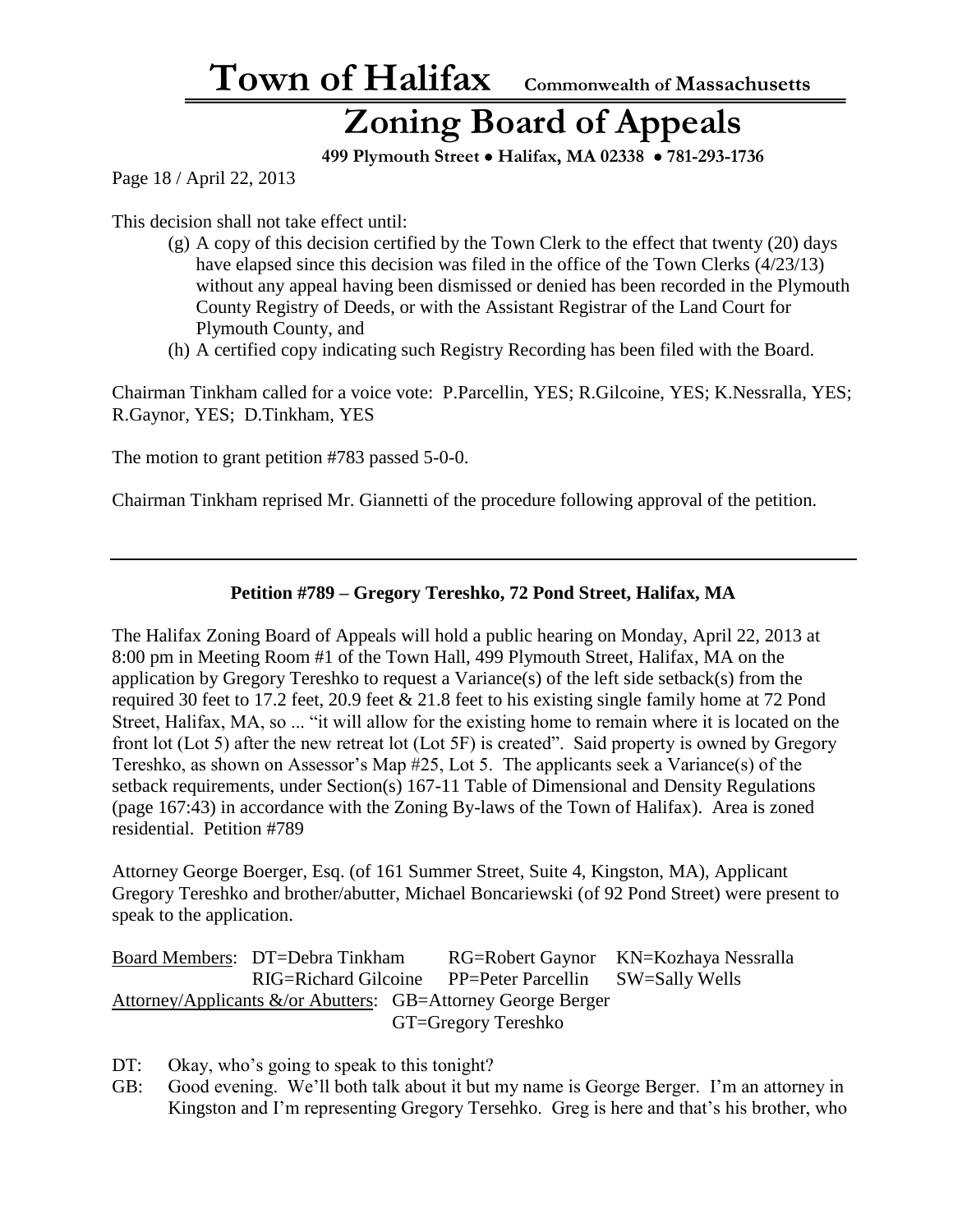### **Zoning Board of Appeals**

 **499 Plymouth Street** • **Halifax, MA 02338** • **781-293-1736**

Page 19 / April 22, 2013

has the adjacent lot. So, it might be easier if I can come up front and point out what we're trying to do.

- DT: Absolutely.
- GB: So, what we have now is we have one large lot. This is lot 5F and this is identified as map 25, lot 5. So, this is one lot. What we have had done and Greg has lived in this house. I think you said you grew up there?
- GT: Yes.
- GB: So, he's lived there his entire life. This was his father's house. This is where Mike lives, who's right there and then, his sister lives back here. This was originally a 19 acre parcel.
- GT: It was all one big piece of land, 19 acres.
- GB: So, it's sort of been a family property for many many years. Greg currently works for a medical laser company and he has to relocate north of Boston as part of that. So, what he wants to do is…financially, he can't have this house and the house north of Boston; so, he wants to sell this house, map 25, lot 5. But he wants to retain this so that's a retreat lot so hopefully/eventually, he can return to the town; and that was sort of his plan, to one day be able to build back here. If we create this lot and this lot, if it weren't for the current location of the house, there would both be conforming lots and we would not be here. But because of the location of the house, it is too close…that's the deck which is 17.2 feet, 20.9 feet and 21.8 feet so that is within the 30 feet side setback. We can't create a nonconforming lot so that's why we are here, to get a variance which will allow us to create this lot and then he can sell this with the house and he can keep this lot, which is part of the family parcel and hopefully, someday, give him a place to come back.
- DT: Where is????
- KN: Who owns that lot right there?
- GB: This lot. Mike, he's right there.
- DT: So, is this and this piece all one lot right now?
- GB: Right now, it's a uniquely shaped lot. So, if you take out...this is all one lot.
- RG: Where's the sister's house?
- GB: Back here and she has…
- RG: I was just going to say, where's her access?
- GB: She has access on this side right here. So, this sort of…these are some pictures I took to give you a reference and Greg, maybe you can just explain this better.
- GT: My sister's house, her driveway is here & then there's actually a little roundabout and so her house is here and the Brown's have a house here and there's a pond here. The rest is conservation which I also own and that's, you know, not part of anything.
- RG: Does she share a driveway with the Brown's?
- GT: She does, yeah. It's just a little…it's, you know, John Wade Drive is off of Hudson Street.
- It's just the two homes that are setback.
- RG: So is it a driveway?
- GT: It's a private driveway. They pay to have it plowed and all that, so...
- GB: These are two different pictures, slightly different. Picture #2 which is the first one I passed out, it shows…Greg's house is actually, as you are looking at it, to the right; and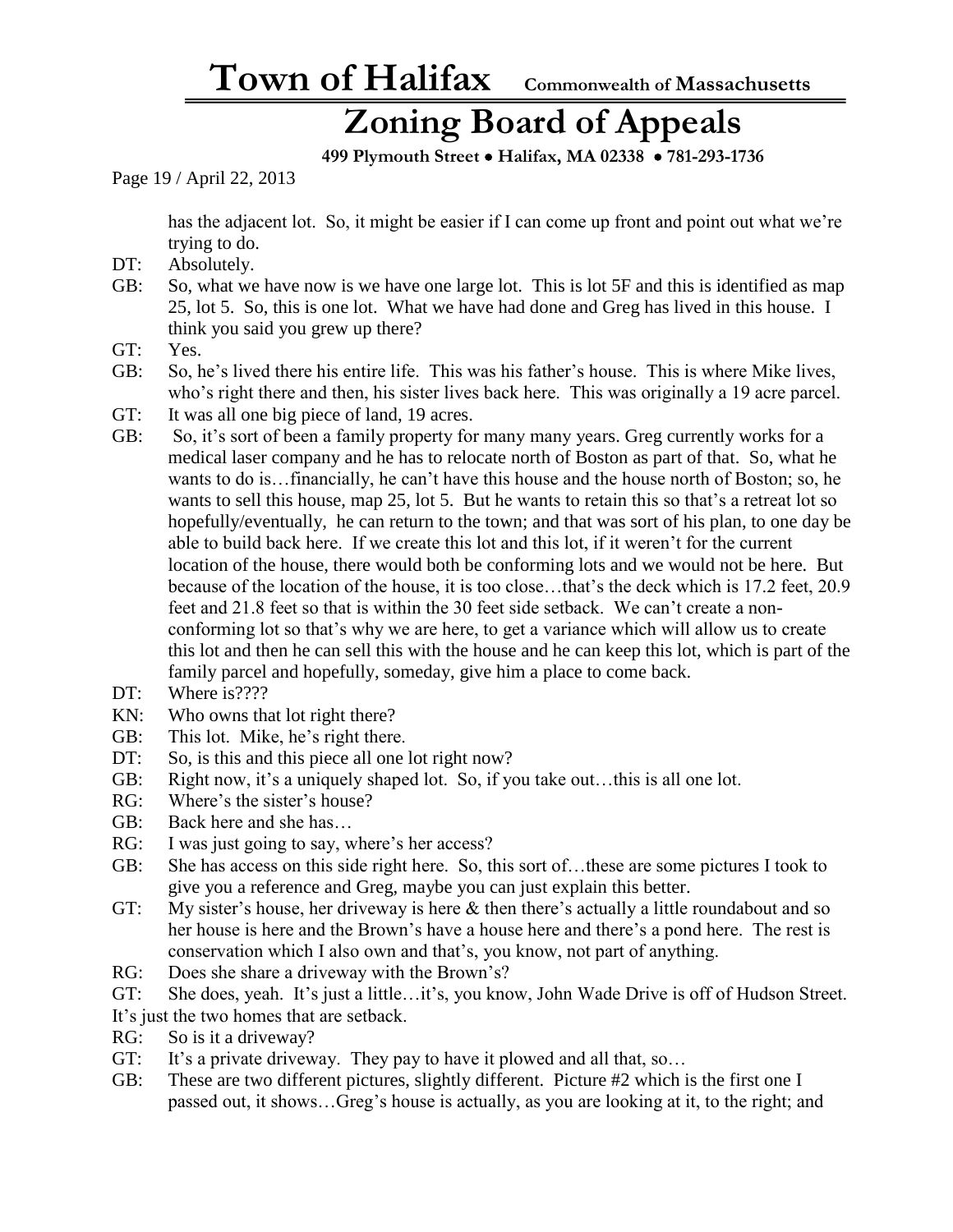### **Zoning Board of Appeals**

 **499 Plymouth Street** • **Halifax, MA 02338** • **781-293-1736**

Page 20 / April 22, 2013

then, the second picture, which is sort of just down the street, this is further, that would be approximately the location of the driveway. That's sort of the existing.

- GT: It was an old driveway….old access.
- GB: Mike's house…is that Mike's house?
- GT: That's the shed. That's the back of the shed.
- GB: So these are sort of slight down just to give you an idea of what is out there right now and there is sort of a natural place. The old driveway was right here.
- RG: What's the difference of this side setback right here?
- GB: Well, this Board actually granted a variance to allow for this construction to go up? Mike, do you know what the side setback is? It's less than thirty feet and it's less than thirty feet because of the variance you needed to do it.
- MB: Maybe it's like a 3 feet variance or something.
- GB: Yeah, maybe it was 27 feet? Was it because I talked to the Building Inspector when I came in, so…
- RG: So lot 5F is existing now?
- DT: No.
- GB: Well, what's existing now is this whole, this is not identified as 5F. It's just one. If you sort of get rid of this line, right now, this lot is just oddly shaped.
- KN: So you want a retreat lot?
- GB: Yeah, we want to make a retreat lot and we can make a retreat lot, it complies. It's a form A lot. I mean it's a fully complying retreat lot but if we do that, to get the retreat lot requires a 50 foot access. So, to do that, that's what pushes us into this house. So, we could move the house..I mean…not really. Theoretically, we could move the house because there's plenty of room over here to have this fully complying. It's just the fact that this would feel, family homestead, and that's where…
- GT: My father had always said the retreat lot would be mine. Then my brother taking that spot he's in now, my sister has the retreat lot and then, I have the one basically behind my brother & next to my sister.
- KN: And you want to sell that house right there?
- GT: Not really but I have to. I really don't have much of a choice.
- GB: Yeah, he needs to relocate his job taking him north of Boston.
- GT: I see it as something that keeps me tied to Halifax. You know, maybe it will be something to give to my son and if he doesn't need it, maybe a niece or nephew, whoever you know, but it'll be a wooded retreat lot that I would be paying taxes on and some time build a house.
- GB: So, I guess the three options are we don't create a retreat lot, we don't give him the ability to come back to a town that has been in the family…when did your father buy this property?
- GT: A while back.
- GB: We move the house which is sort of a hardship or we get a variance, which allows…I mean we can't create a non-conforming lot but with the variance, we can create a separate lot.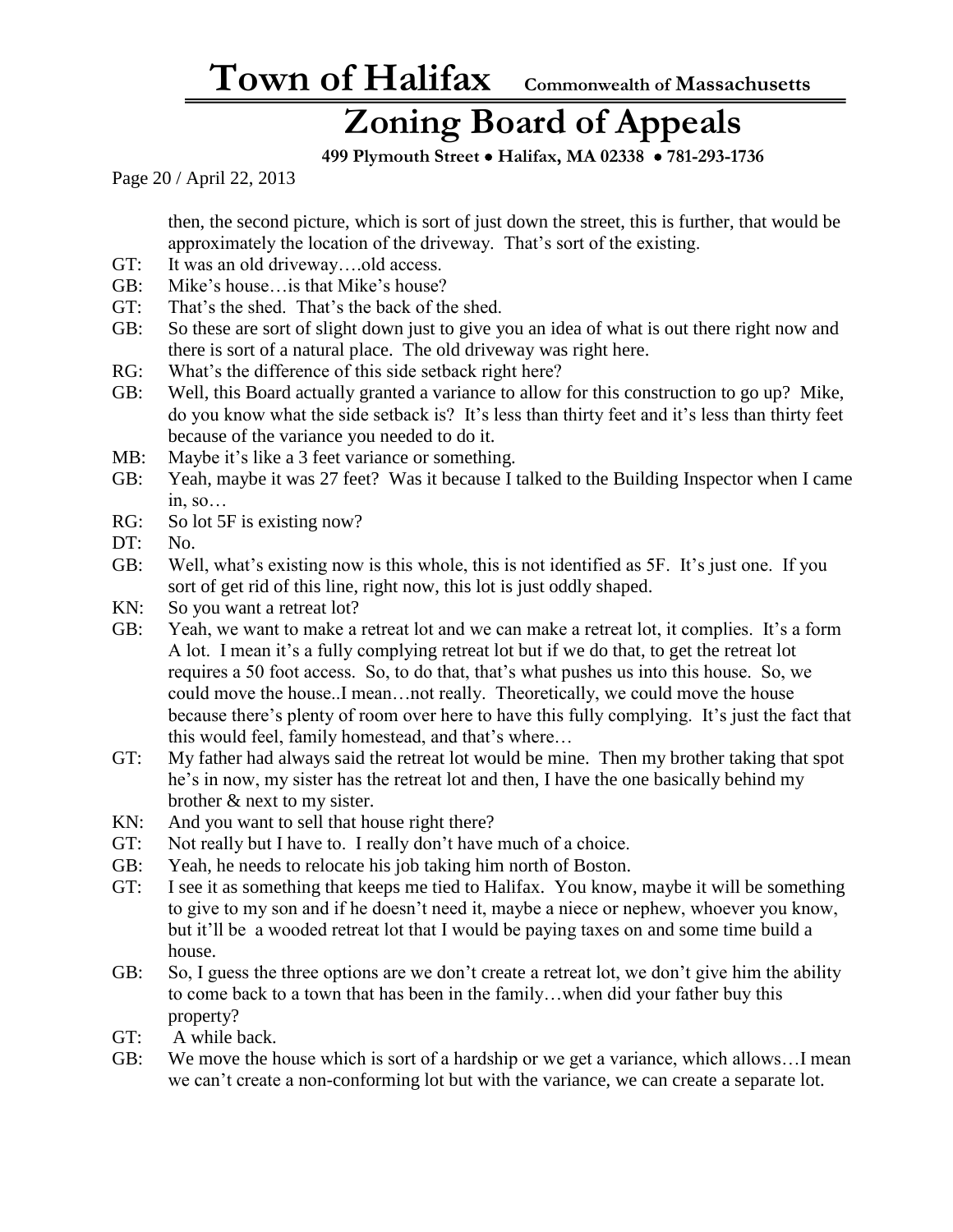### **Zoning Board of Appeals**

 **499 Plymouth Street** • **Halifax, MA 02338** • **781-293-1736**

Page 21 / April 22, 2013

This is already a conforming retreat lot has been designed so we don't have to do anything with respect to this. You don't have to act on this. You just have to act on the...

- RG: So what do you need for the retreat lot? 50 feet of frontage?
- DT: Yes.
- RG: What's there? 52?
- GB: So, you know, the other option…you know it was not drawn this way? But if you give us a variance from 10 feet there? If you give us a variance from…allow a fifty foot drive to create the retreat lot, then this lot is conforming?
- SW: You mean 40 feet.
- GB: I'm sorry, yeah, if you allow a 40 foot, there's also a square footage requirement.
- PP: You have other options.
- RG: Right. Exactly.
- PP: You have other options to move the house or sell the house as it is, what is the hardship that makes it?
- GB: Sorry, what did you mean? What are the other options?
- PP: Well, if you want us to grant that variance and you have other options, you have three other options? What's the hardship for us to grant that variance?
- GB: Well, the hardship is…
- PP: I just don't want it to be attached to the house and later, somebody says it's an illegal variance, but…
- GB: No, I mean the hardship is it wouldn't allow him to keep the retreat lot…to allow him to move back into the town. I mean this is property that has been in his family and he wants to someday move back to Halifax.
- KN: His sister has a private driveway here?
- GB: His sister…yeah.
- KN: What if she goes this way and comes this way and creates the retreat lot.
- GB: I don't think that would make a good flow.
- KN: She's got a driveway, right?
- GB: She's got a right of way.
- KN: How wide is the driveway?
- DT: Forty two
- KN: Still, it's a lot better than making this an illegal lot and that one will be legal. You're gonna be selling an illegal lot to somebody.
- PP: That's going to be a driveway later that they don't know that when they buy the house.
- KN: If you take 50 feet from the side...
- GT: I wouldn't not say that there's never ever going to be there in the future, down the road.
- GB: You mean take 50 feet off of this and make it L-shaped?
- RG: No.
- PP: No, put the driveway on her land.
- KN: Put the driveway with...common driveway...
- GT: I don't think there's any room to her house from there either.
- RG: The one she shares with Mr. Brown?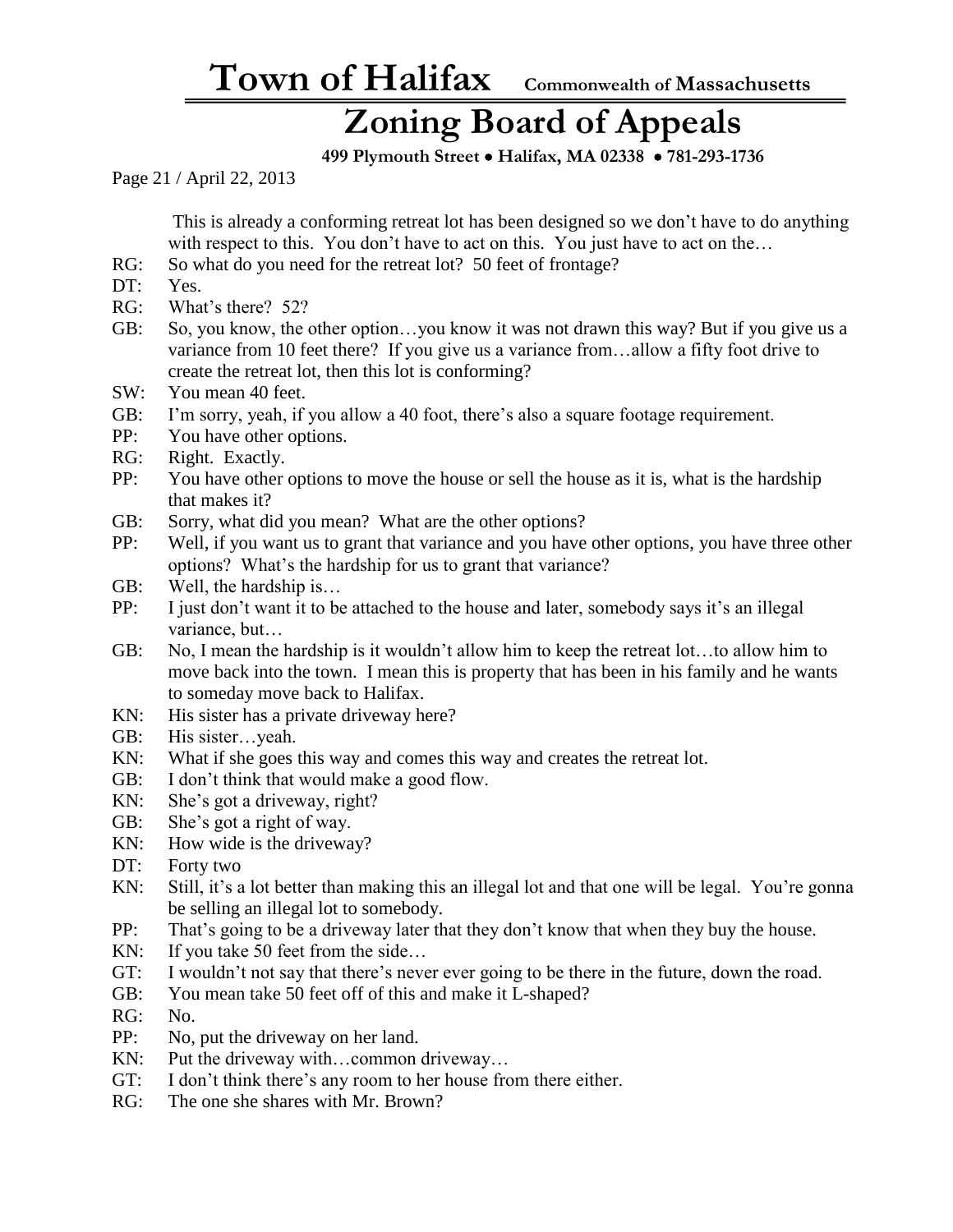### **Zoning Board of Appeals**

 **499 Plymouth Street** • **Halifax, MA 02338** • **781-293-1736**

Page 22 / April 22. 2013

GT: Yes.

- RIG: The problem is that they don't have common driveways. It's all one line.
- GT: She's in my backyard and there's native cut pine trees, lots of them.
- KN: You'll be cutting down pine trees down there too.
- GT: No, there's really nothing there. It's really open. Up to 10-12-15 years ago, you could drive back there. It's pretty open, just shrubs there.
- KN: So, it's a lot easier for you to share that driveway with your sister and Mr. Brown?
- GT: Yeah, but I know there's no room in between there. There's a pool. I have an above ground pool.
- KN: Where? Right here?
- GT: Yeah.
- KN: You go this way and come out.
- GB: Are you talking about taking 50 feet out of the inside of his lot?
- DT, KN: No, sharing existing driveway.
- GB: This would create…I think this would create a non-conforming lot. You might create a non-conforming lot.
- KN: How big is that lot behind there?
- GB: Here? I do not know.
- PP: 2.7 acres.
- KN: 2.7...you are not creating an illegal fee because it's over 80,000 square feet.
- GB: But if you're saying…I'm not sure I'm understanding what you're saying about creating a common driveway.
- KN: This is the driveway here...
- RG: For your sister and Mr. & Mrs. Brown...that they share right now.
- GT: Okay, hold on..this here.
- KN: This is the driveway for your sister, right?
- GT: I would think so, yes.
- KN: Okay, you come up this way, cut across.
- GT: That's her driveway and the side of her house.
- KN: I understand that but there's plenty of room right her.
- GT: There isn't. This is all wooded back here. Her house is tight to the backyard of mine. She couldn't, you know, there's a driveway, her house and the retaining wall, right there that goes uphill. I know. The original thought of having a driveway would cause more…the thought of cutting all those trees. It would cause more, down the road, I would build the house in the lot, not cutting down all those trees.
- KN: We're just trying to make this as simple as possible so when you sell that lot that you live in right now, it going to be non-conforming with a variance to somebody else.
- GT: Well, then maybe you can give me some type of waiver…I don't know. I don't know.
- GB: But it will be a legal lot as long as there is a variance. I mean if we have this lot with a variance, then it's a legal lot. I mean that's the purpose.
- KN: What's the hardship?
- RG: It's turning it non-conforming.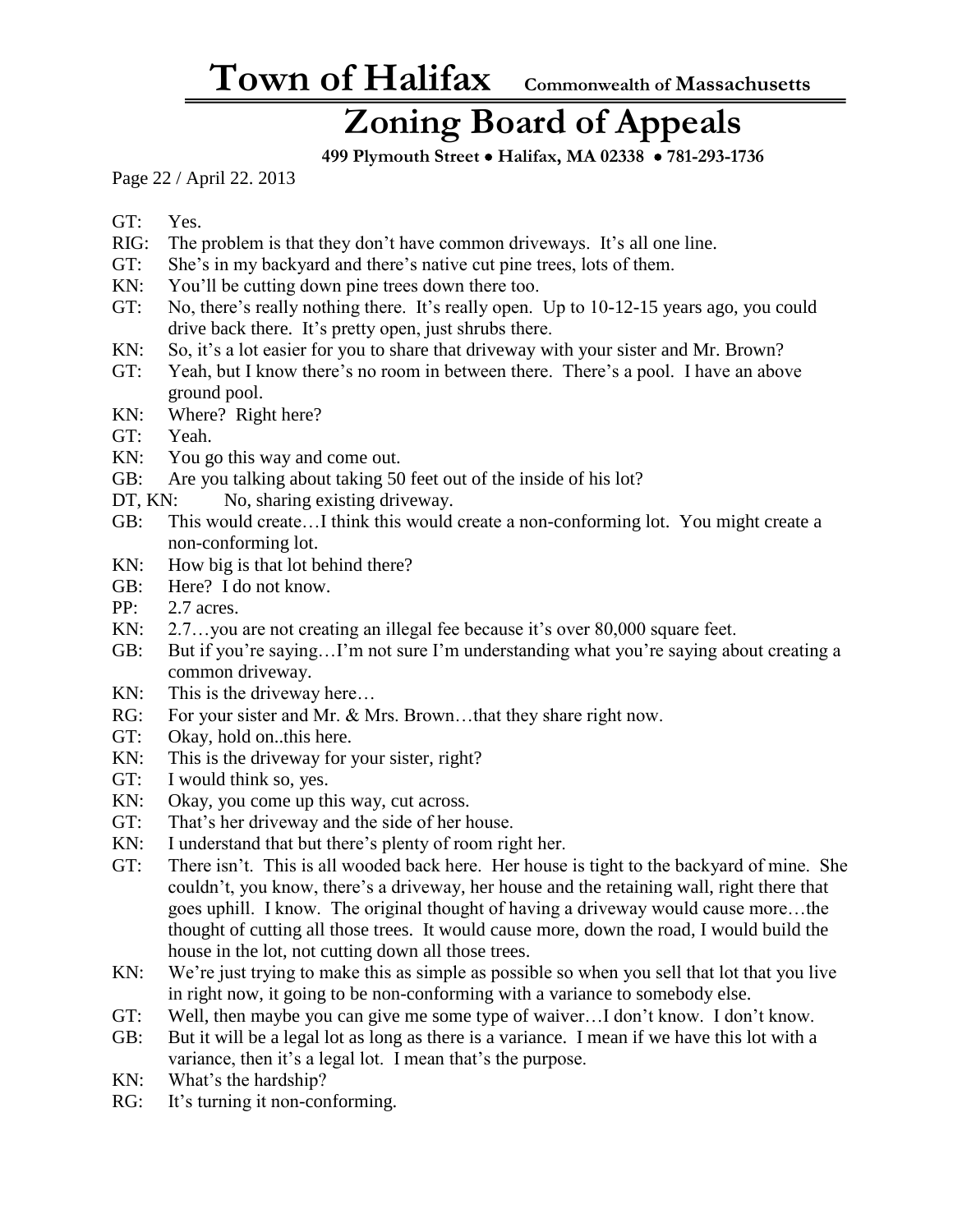#### **Zoning Board of Appeals**

 **499 Plymouth Street** • **Halifax, MA 02338** • **781-293-1736**

Page 23 / April 22, 2013

- GB: The hardship is without neither a variance for this as it's currently existing or without a variance to reduce this access point from 50 feet to 40 feet, I mean I think that's a viable option if that's something the Board would prefer. To reduce that down to 50 feet, we could get rid of, if we reduce the driveway down from 50 feet to 40 feet for this section, we could actually get rid of the deck and then, everything else would comply. The house itself would comply and then you could move the deck. I mean we rather not but that's not…we could do that. Then, you would allow this lot to be created with a variance and this would be an existing conforming lot. The hardship is that without neither of those, he's not able to retain and someday, build on this back lot.
- DT: But that's really not...that's a self-created hardship.
- RG: It's pre-existing.
- DT: Yeah. I mean.
- RG: Because this hasn't even been approved by Planning yet?
- DT: No, they're wait for us, right?
- RIG: Is this all one lot right now?
- GB: This is all one lot. If you look at this, it's this irregular shaped lot.
- RIG: This is not part of the lot.
- GB: No, that's Mike's lot.
- RIG: You couldn't move it to the left & start it here.
- GB: That's not his property, that's his brother's property. So, I understand your concern about the hardship but the question I have is…you allowed encroachment over here. This is an existing lot and you allowed an addition to be put on. I'm not sure what the hardship was there.
- RIG: I don't see how we allowed that because this load is here. The lot line is over here.
- PP: No, it's over here.
- KN: When was that variance granted?
- MB: A few years back? About 4-5 years ago?
- GB: What's your address?
- DT: 92 Pond Street.

(At this point, the secretary researched files regarding the petition filing for 92 Pond Street)

- GB: It would be a straight driveway with very little to cut down.
- SW: You can't make that a lot and make it an easement?
- GT: I think my sister has an easement on her side.
- SW: Can this be an easement?
- GB: I think the zoning bylaws require a 50 foot frontage and the frontage cannot be an easement.
- RG: Right.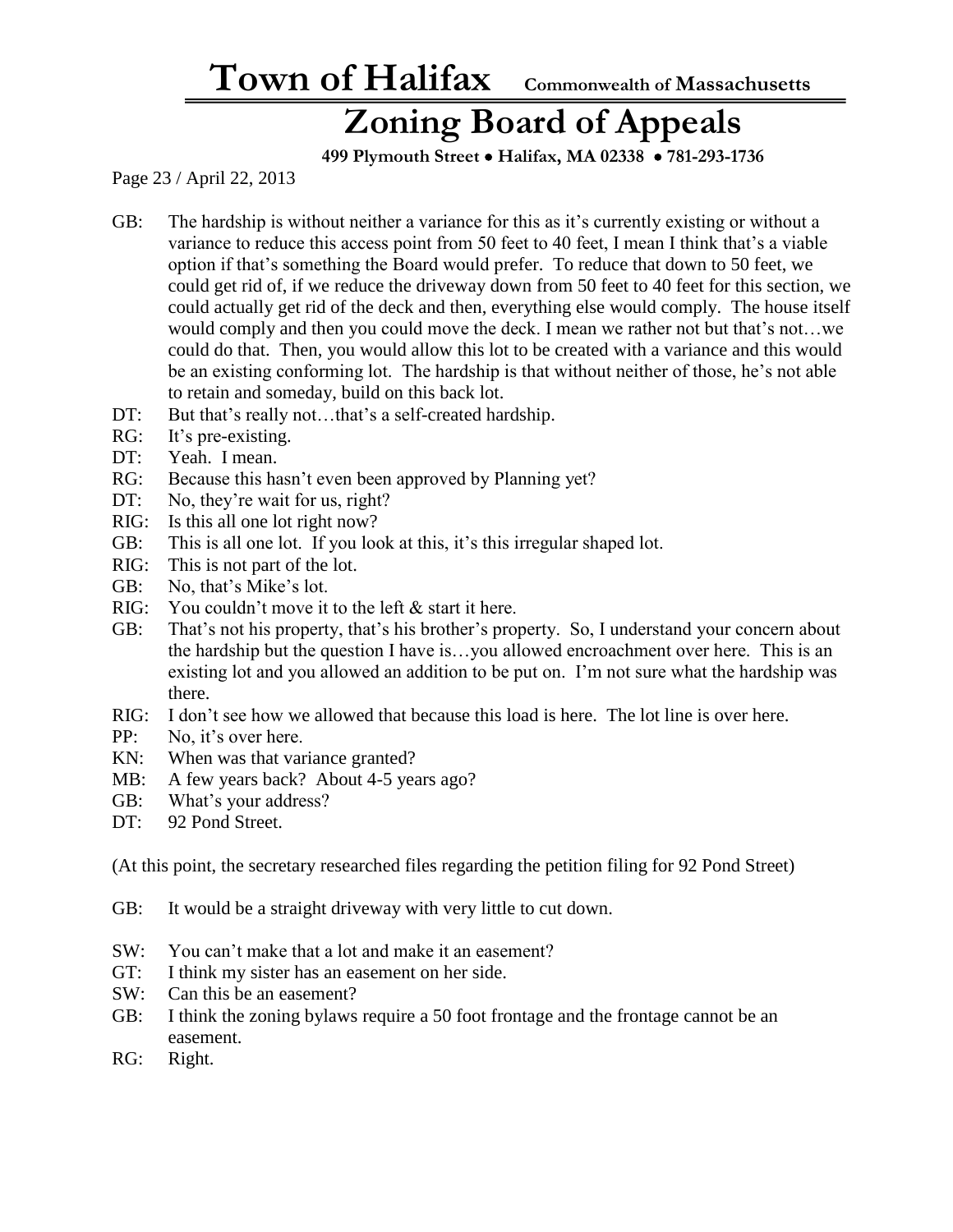#### **Zoning Board of Appeals**

 **499 Plymouth Street** • **Halifax, MA 02338** • **781-293-1736**

Page 24 / April 22, 2013

- GB: So, it has to be so if the Board thinks this is more acceptable, we can have this redrawn to allow this to remain a conforming lot and to allow this retreat lot created with a 40 foot access here so we would request a variance from the 40 foot section.
- RIG: Does the whole thing have to be 50 feet? So, you'll still need the 50 foot frontage.
- SW: Well, that's what he's saying, to take it back to forty only as far as you have to & then go to 50.
- RIG: Well, you still need the 50 feet of frontage, correct?
- GB: Well, not if we get a variance. I mean Joe Webby drew this. I mean I'm sure he looked at this to be a conforming lot.
- DT: I'm sorry.
- RIG: Is it in the bylaw?
- RG: The definition of a retreat lot is it has to be an X-number of square feet and 50 foot of frontage.
- RIG: 50 feet of frontage but doesn't say the road itself have to be 50 feet all the way back.
- DT: Who was that cranberry owner?
- KN: Harju
- RG: Yep, on Thompson Street. We took a chunk of it.
- RIG: Went around a rock.
- KN: Took a corner of the building, a cut out, it was 50  $\&$  short distance, a 40  $\&$  then back to 50.
- DT: Yep, I remember that.
- GB: We can't take any, you know try to did a trade because you already got a variance there. So you're already within the 30 feet on that side.
- KN: So you need a variance from...
- GB: So we need a variance from these 3 measurements...17.2, 20.9 & 21.8. I mean the 17.2 we can get rid of because it's the deck.
- KN: You're probably looking at how many...
- RG: 52 feet…52 feet, 10 inches.
- SW: What he's asking is how far back does it have to go back 40 feet before going back to 50 feet?
- GB: It would have to go just back to here unless we remove the deck, then it just has to go here.
- GT: If you take off the deck, it's forced to the ground, it's like a stage. The elevation changes from like three feet or so elevation and from where the property line is and over, it's natural border. That's all.
- GB: So, I understand the Board's concern and just from the standpoint of looking at it, you know, if the Board is inclined at some point to allow relief, I think the variance that we've requested is probably the less problematic because you have plenty of access. The pictures illustrate…I mean even though it's 50 feet, I mean the purpose of the bylaw is that people are not on top of each other. I mean it's just going to be a driveway. It's never going to be a permanent building. It's going to be an access for this. So, even though, you're technically closer to the thirty feet, from a practical standpoint, there's not going to be any building here, so you're really 70 feet apart from the intent of the bylaw is to make sure houses are not build on top of each other and that will never be the case here. I guess if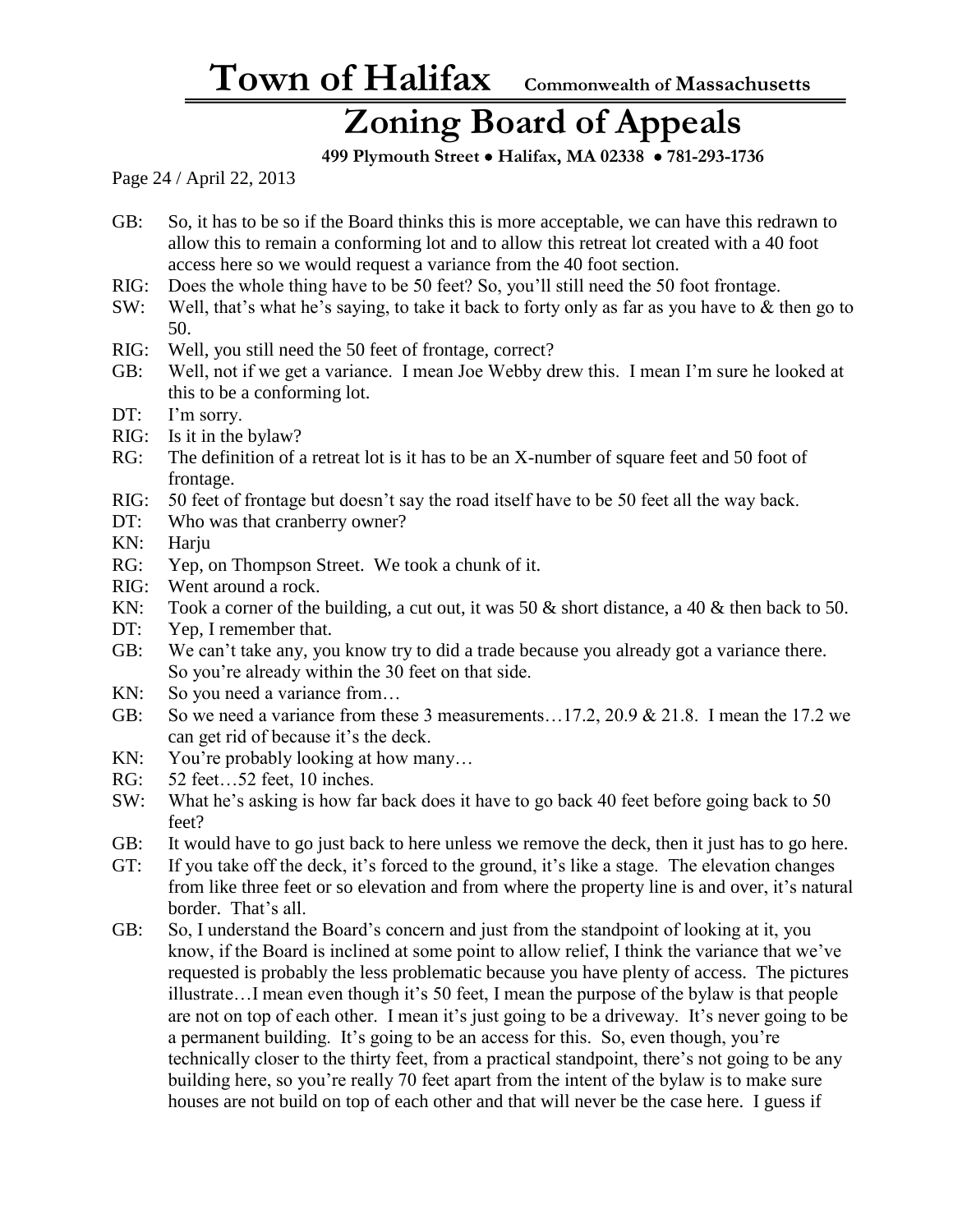#### **Zoning Board of Appeals**

 **499 Plymouth Street** • **Halifax, MA 02338** • **781-293-1736**

Page 25 / April 22, 2013

you are looking at…do you grant a variance to this lot or do you grant it here? I think it's more important…the reason for the 50 foot access is to make sure that there's adequate to get in/out of the property and if you start narrowing that, from a practical standpoint, narrowing that I think that does more harm to the intent of the bylaw than just allowing these 2 guidelines. We'll get rid of the deck so that's the closest, so the closet is 9.1 feet which is the closet in and this is…would be 8.2 feet but you still have 50 feet on the other end of it.

- RG: She has an easement here, right? Her's is not a retreat lot, is it...your sister's?
- GT: No..no…I mean what's an easement?
- RG: It's a shared driveway, so she doesn't own it & he doesn't own it...the Brown's.
- GT: They both split the plow.
- RG: So, it's an easement, neither can block the driveway.
- GB: I don't know 100% because I did not look to see her access so this is her property and he owns this. She owns most of it and he owns a portion of it. Whether there is an easement, there must be an easement for the last hurdle of the property.
- RG: So she wouldn't need an easement if you had an easement for her going through the retreat lot. So, basically, what I am saying if you decide not to come back, and you stay in the north shore and you do not return to Halifax, that becomes a sellable lot. Right now, it is not. It is not buildable, correct?
- GT: Right.
- DT: Without what?
- RG: Without the 50 feet of frontage, it is useless.
- DT: The access.
- RG: She has an easement on her side.
- GB: She owns that  $& I$  suspect that is 50 feet because it looks pretty close.
- DT: I don't know if that's reliable.
- GB: And I don't know it was created because of a variance. I don't know anything about that lot.

Chairman Tinkham read aloud a letter from an abutter, Anne Snyder of 110 Pond Street in favor of the petition.

The Board reviews the application.

The Attorney expresses the intent of the bylaw and that you cannot build here. It can only become a driveway. It will only become a driveway. As to when, that is an uncertainty.

GB: It'll be a driveway…and it may not be a driveway for…you mean, at sometime, it's going to be a driveway. I mean Greg's going to either come back and build here and that's certainly why he wants to create this or he could potentially sell it someday. I mean that's…life's uncertain. I'm not going to tell you he's not going to sell it because that's just not…you don't know for certainty.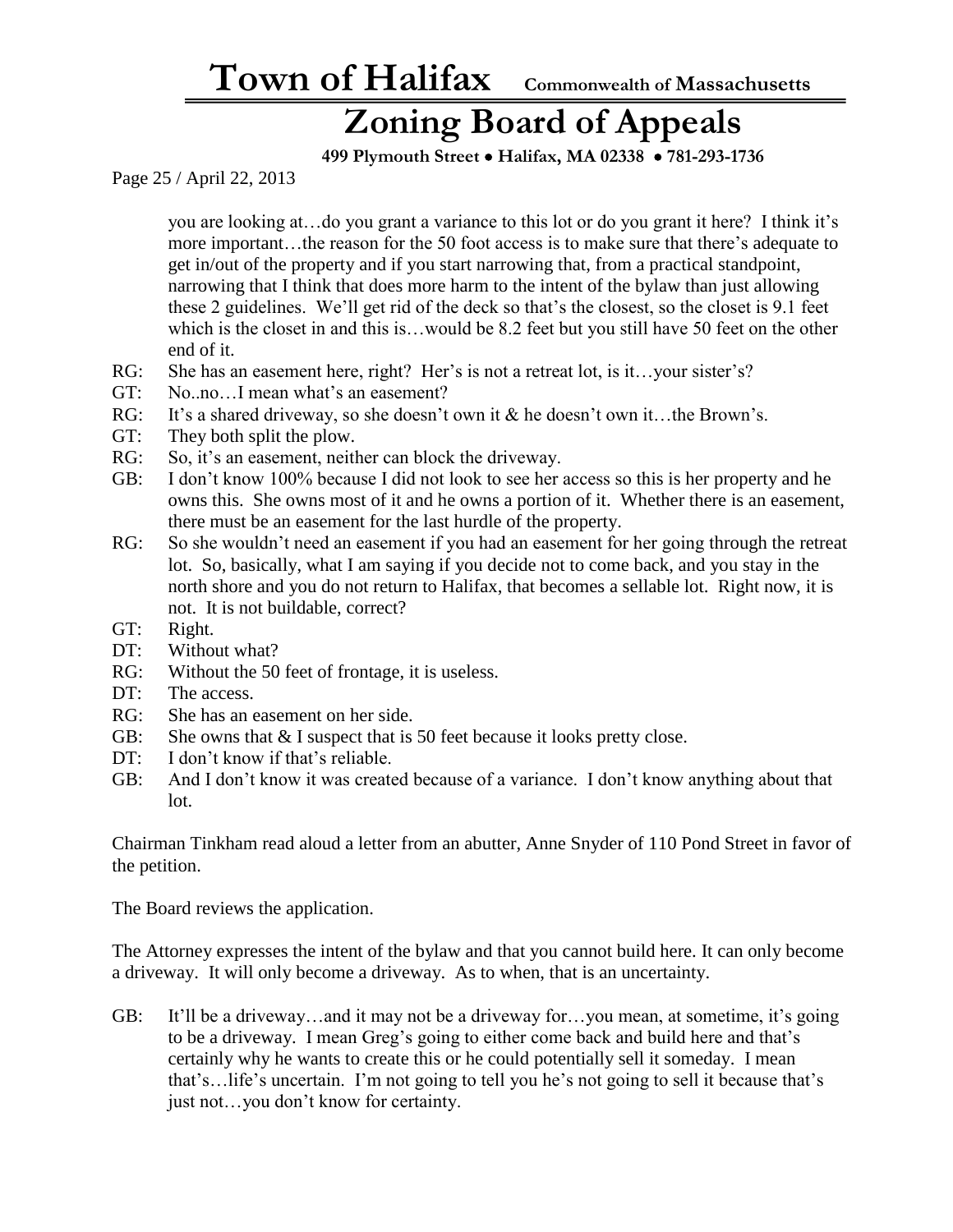### **Zoning Board of Appeals**

 **499 Plymouth Street** • **Halifax, MA 02338** • **781-293-1736**

Page 26 / April 22, 2013

The secretary went to the Plymouth County Registry of Deeds and it states on his sisters deed that it does state that she does have a right of way to her property. Brief discussion of the sister's property occurred.

Mr. Gaynor asked if these plans have been presented to the Planning Board as of yet and the attorney stated it has not as a Variance is required & upon granting of the variance, the next step would be to the Planning Board as all would be in compliance for a Form A retreat lot. Technically, the first stop is the Zoning Board of Appeals as this prefaces the rest of the process.

- GB: Part of the role of the Zoning Board, I mean I heard a couple of hearing ago, the purpose of the Zoning Board is to, you've got a bylaw and where there is a hardship, you're to sort of put some reason back in because everything is unique and it's hard to have a bylaw that has every single issue.
- RG: But like Mrs. Tinkham said, this is self-created.
- DT: Like something else tonight.
- RG: Right.
- DT: Yeah. That went through.
- GB: I think that vote was 4 to 1; and I think that's more self-created than this is. I mean this house is sitting there.
- RG: No no. The other one was pre-existing. It was pre-existing. This isn't. You're creating this. The other lot had been created already.
- GB: Yeah, but the house wasn't on it. They could have put a smaller house. They had an eight foot breezeway. I mean I think that was Ms. Tinkham's point. I mean we could move this house.
- RG: Right…absolutely.
- DT: So, I guess we have to grant this. We've set a precedence.
- RG: That's crap. There's no precedence.
- PP: If every house on the street. If it was going to be similar, every house on the street would look similar and it doesn't. That's the difference between this one and that one. I have a serious problem that we are going to create 2 lots that 2 new people are going to live on that the driveway is right behind another house and the bylaw is there to protect against that; and the variance, I don't think is necessarily there because of a hardship but to create 2 lots.
- DT: There are a number of retreat lots in this town.
- PP: With that type of variance?
- RG: Pre-existing. Not that were created though.
- DT: No but a 50 foot driveway to the back, so there would be a driveway behind somebody's house.
- BG: It's a conforming retreat lot. I mean the only problem is...
- RG: It's conforming, not pre-existing.
- KN: But it's not deeded yet.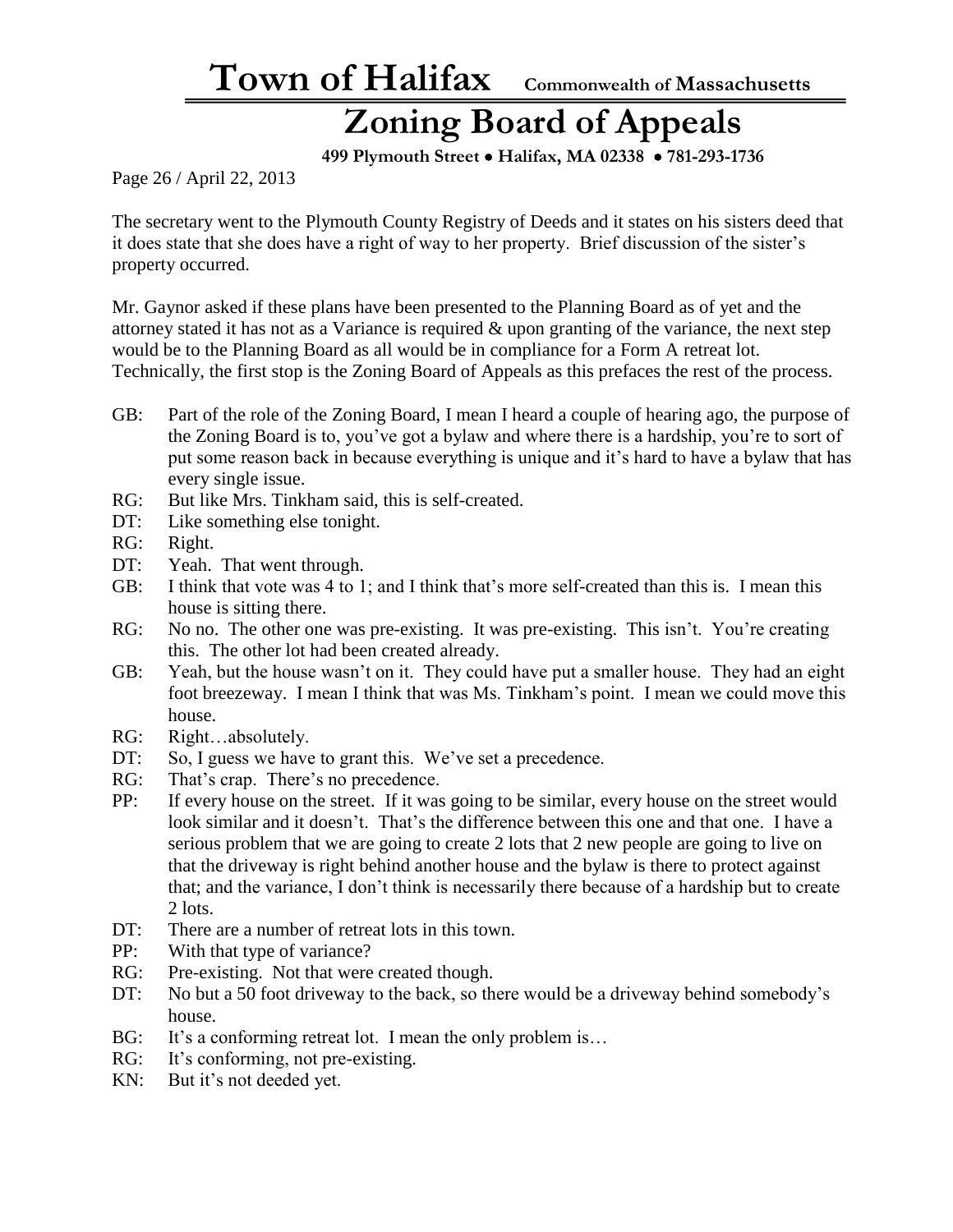**Zoning Board of Appeals**

 **499 Plymouth Street** • **Halifax, MA 02338** • **781-293-1736**

Page 27 / April 22, 2013

- BG: You're correct. If this was drawn, if we didn't pay attention to this house, if this house wasn't here, these 2 lots could be created as a matter of right and there would be no need for a variance. Period, I mean if this was your land and you had this uniquely shaped lot, we could go to the Building Inspector as a matter of right, I could prepare a deed, we could get the Planning Board to sign off because we bear fully compliant with engineering done that says it meets all of your standards, we would have 2 lots. The reason why I'm here tonight is because this house is here and to allow for this 50 foot driveway so that this is a conforming retreat lot, infringe upon the setbacks of the 30 foot setbacks of the 20.9  $\&$ 21.8, so that's the setbacks. So the worse, we can forget about the deck. So, the worse that we are at, it's late and my math is getting bad, the closest we are requiring is 9.1 feet. Is that right..that's the difference. This lot, which the Board and I understand it's not a precedence, part of it goes to, & one of the ways you want to look at it, is how is going to be detrimental to the neighborhood which is the point you brought up. So, this Board as the ZBA, as I don't remember how many of you remember back from 2006…
- DT: Unfortunately, most of us were.
- BG: Well, that was a very wise decision I'm sure. They looked at it and we'll allow it to encroach…allowed Mike to build an addition, we'll allow it to go from 30 feet down to 22 feet if I remember correctly; and that variance was granted and that was perceived as not a detriment and I am not criticizing the decision of the Board but that was 8 more feet of living space, just like 8 feet of breezeway. Here we are asking for 9.1 feet at the worse and most encroaching point and on the other side of it, a 50 foot buffer. You're never going to build a house on this. I mean I don't know what you would ever..you can't.
- RG: You can't. Exactly.
- BG: It doesn't comply with setbacks.
- GT: It's a driveway. It's just a driveway.
- DT: But it will never be 50 feet wide.
- BG: I know a driveway is going to be 15 feet? 20 feet? I don't what they are.
- RG: But it has to be 50 feet.
- DT: Well, the frontage has to be...
- BG: The zoning bylaws has to be...oh I'm sorry.
- DT: But this doesn't have to be 50 feet of driveway. That's what we're saying.
- GT: No, it would never be.
- RIG: What I'm look at is that we have 2 houses 92 feet apart. If that did not have a driveway there and you put them onto legal setback, you'd have 2 houses.
- DT: Okay, what are you saying?
- RIG: I'm saying there's plenty of room plus the driveway will be about 20 feet.
- RG: Well, when this variance was granted, it wasn't certainly based on, down the road or some future date, this would happen…

Everyone verbally agreed with that.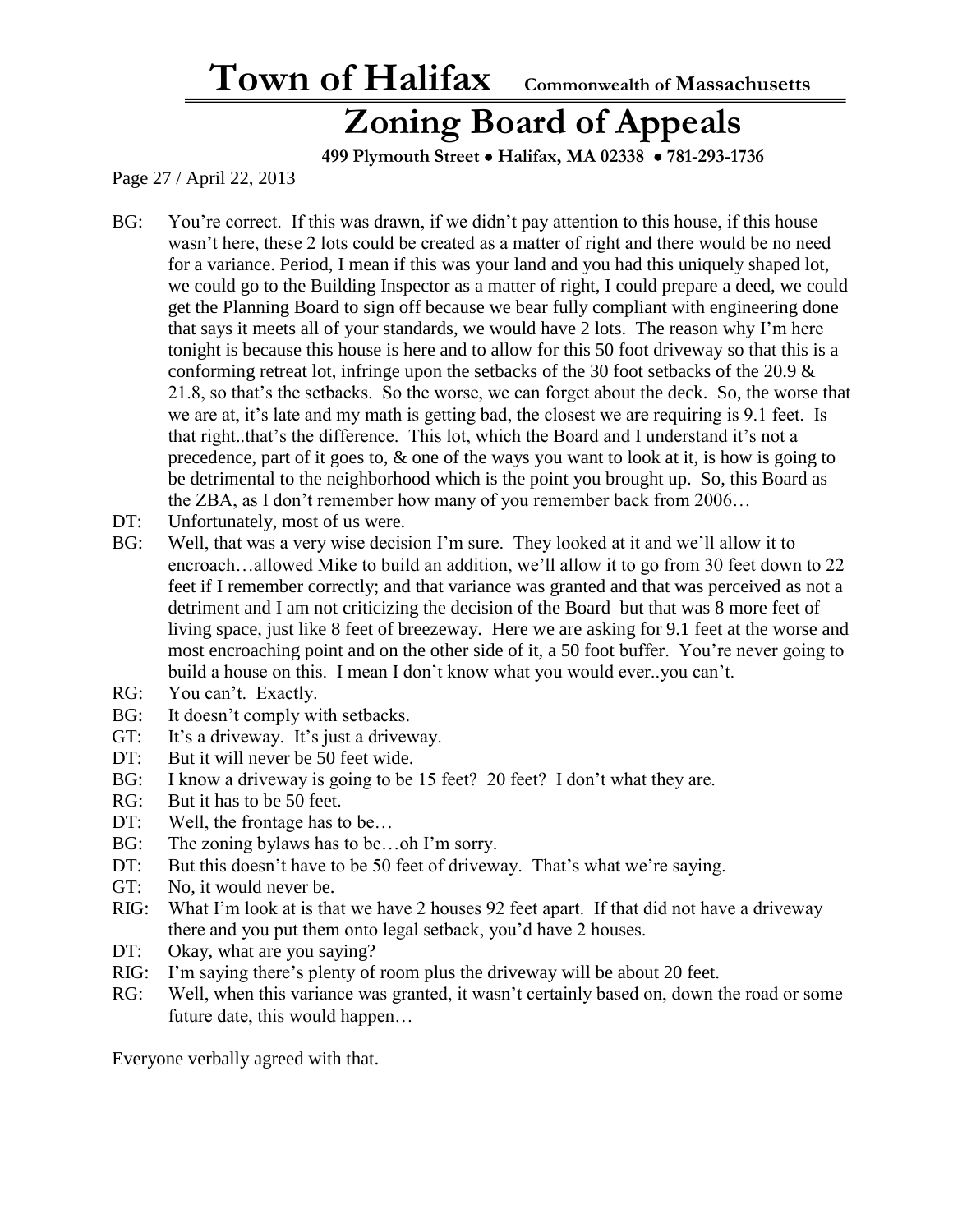### **Zoning Board of Appeals**

 **499 Plymouth Street** • **Halifax, MA 02338** • **781-293-1736**

Page 28 / April 22, 2013

- RG: Every variance is granted based on its own merit. No different than the last variance we gave. Every variance is based on its own merit. It's not have to give it to them. Good god I don't believe you said that.
- DT: And I can't believe... Do we need to go down to see this lot?
- GB: I mean I brought…obviously the Board's welcome to do whatever they like. But I mean the pictures are to try to give you a feel for it? I don't know if you've been…
- DT: So we won't come?

Laughter transpired.

- GB: Well, you know he's got school aged kids, he wants to try to sell the front house. He wants to be able to buy something the Fall so he move up and get his kids in school so time is sort of important and he can't do anything what this Board will take.
- DT: You're up for this one.
- SW: Did she say you're up?
- PP: No, you're up.
- SW: I'm up.
- RG: I think we should see it only because uh... in the meantime, I would like to do some research on it, too.
- DT: Well, do I have a motion to not waive it or do I have a motion to waive it? Take a vote on it?
- RG: I'd like to check with legal. I'd like to check with uh...
- DT: Why?
- RG: with Planning Board.
- DT: Why?
- RG: Because I'm not comfortable with it, with knowing the requirements. Looking up the definition now and I can't find the definition of a retreat lot.
- BG: Retreat lot?

Mr. Gaynor proceeds to locate the definition of "Estate Lot' in the Zoning Bylaws.

- DT: Does everybody want to go down and see this?
- KN: I don't.
- SW: I don't think it will help me to see it.

It was duly moved (K.Nessralla) and seconded (S.Wells) to waive the on-site inspection.

The attorney showed Mr. Gaynor where it was located as it is listed under "Estate Lot".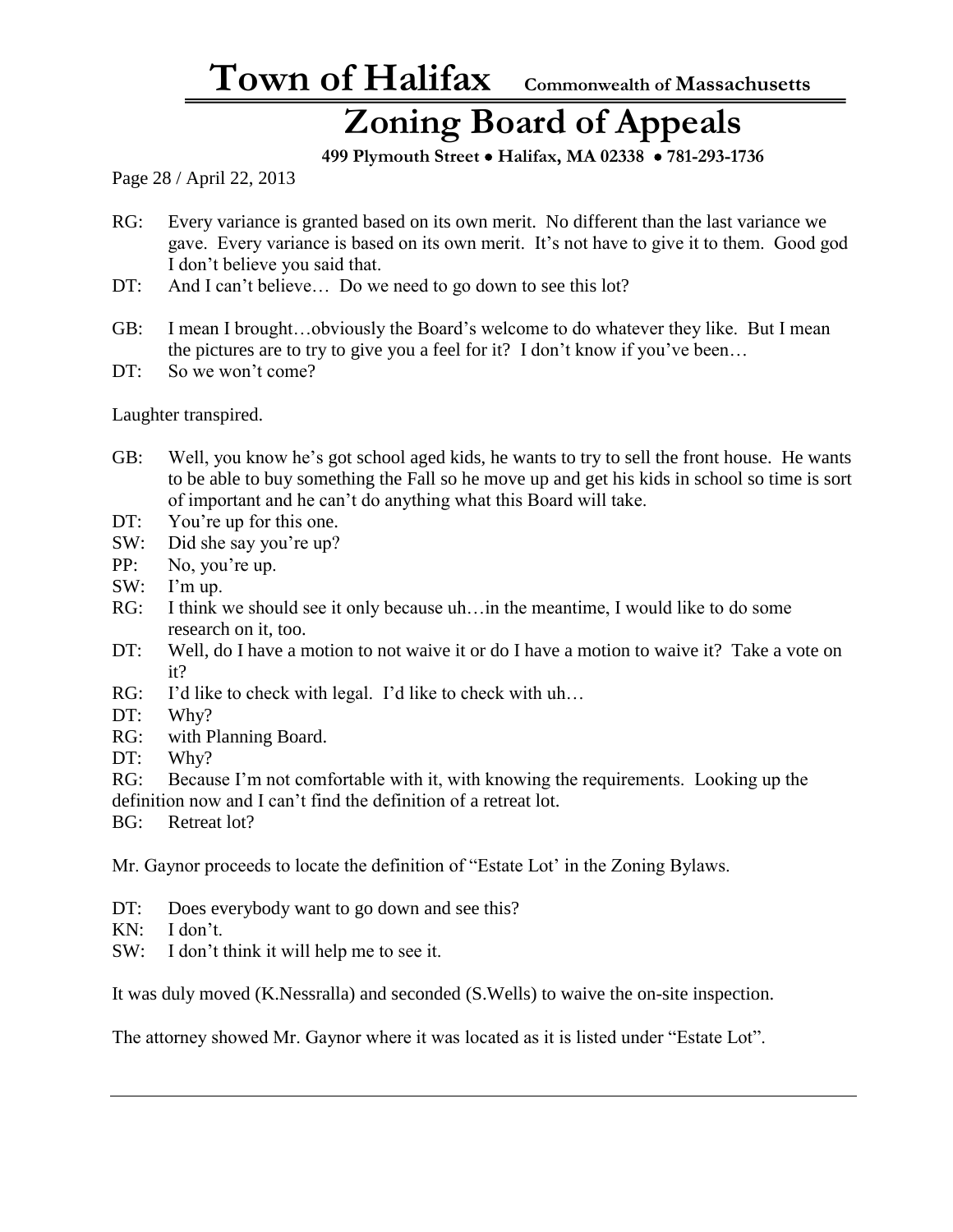### **Zoning Board of Appeals**

 **499 Plymouth Street** • **Halifax, MA 02338** • **781-293-1736**

Page 29 / April 22, 2013

Mr. Gaynor reads aloud section 167-16(B) "The access to said estate lot shall be a minimum of 50 feet in width".

- DT: Oh, it is.
- BG: And the narrowest point, right there, is 50 feet. So, it a little higher up there just because of the way the lines slope. But that…that is the closest point.
- RG: But like you said, that as long as you have 50 feet of frontage, you don't need 50 feet going back there.
- DT: But we vary part of it.
- RG: Oh, you can vary it but it says...you said oh all you need is 50 feet in the front and then you can narrow it. It has to be 50 feet or you have to vary it.
- SW: This little notch right here.
- RG: Okay, are you doing looking at that?

S.Wells, YES; R.Gilcoine, YES; K.Nessralla, YES; R.Gaynor, NO; D.Tinkham, YES So VOTED 4-1-0

The Board reviewed the plans and before voting, wanted verification that they would not be voting on narrowing the road width but are only voting on grant a variance of setbacks of 17.2 feet, 20.9 feet & 21.8 feet.

- RG: Not the width of the road. It's the distance between the lotline and the house. That's the application.
- BG: We're not going to build closer, obviously. I mean nothing is going to be built here. We don't want the ability to build anything else.
- RG: Yeah, basically you were telling us that we made a mistake here by allowing him a variance like that.
- BG: I didn't say…I didn't say you made a mistake.
- RG: Yeah, you said, oh well, you gave there, now, you're encroaching on that. So, now you want us to do it on the other side.
- BG: I did not say that was a mistake. I said that obviously was a well reasoned decision and you decided, applying all the factors, you waived it from 30 feet to 22 feet. I'm asking for consistent treatment. There's no such thing as precedent. I mean you know that. Every lots unique. But you also know that the purpose of the Board is to look at things & to apply reason & when you think it's appropriate, you grant a variance; and I would it be requested in this case.
- DT: Do I have a motion?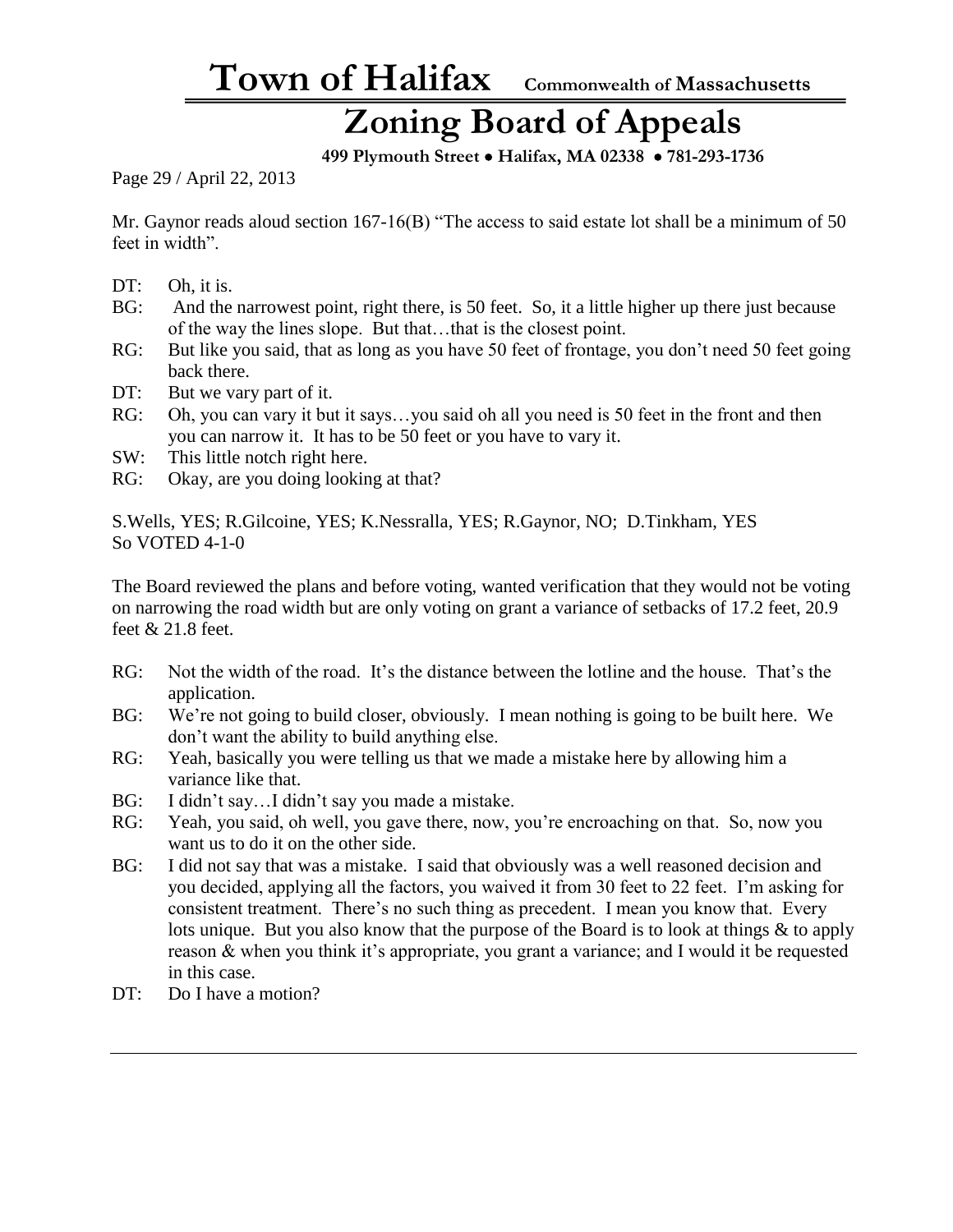#### **Zoning Board of Appeals**

 **499 Plymouth Street** • **Halifax, MA 02338** • **781-293-1736**

Page 30 / April 22, 2013

It was duly moved (K.Nessralla) and seconded (S.Wells) to grant your petition (#789), with a vote of four (4) in favor and one (1) to deny, for a Variance(s) of the left side setback(s) from the required 30 feet to 17.2 feet, 20.9 feet & 21.8 feet to your existing single family home, at 72 Pond Street, Halifax, MA, as shown on Assessor's Map #25, Lot 5. The Variance was granted so ... "it will allow for the existing home to remain where it is located on the front lot (Lot 5) after the new retreat lot (Lot 5F) is created". The applicant was granted a Variance(s) of the setback requirements, under Section(s) 167-11 Table of Dimensional and Density Regulations (page 167:43) in accordance with the Zoning By-laws of the Town of Halifax.

This petition was granted as it does not derogate from the intent of the bylaw and will not be detrimental to the established character of the neighborhood.

The following conditions must be adhered to in order for the variance to remain in effect:

• The Variance was granted based on the plans and testimony presented at the hearing. **Any changes** from what was presented and approved must be brought back before the Zoning Board of Appeals.

Please be advised that all variances and/or special permits shall comply with all the rules and regulations and codes of the Town of Halifax. This decision shall not take effect until:

- (i) A copy of this decision certified by the Town Clerk to the effect that twenty (20) days have elapsed since this decision was filed in the office of the Town Clerks (04/24/13) without any appeal having been dismissed or denied has been recorded in the Plymouth County Registry of Deeds, or with the Assistant Registrar of the Land Court for Plymouth County, and
- (j) A certified copy indicating such Registry Recording has been filed with the Board.

Chairman Tinkham called for a voice vote: S.Wells, YES; R.Gilcoine, YES; K.Nessralla, YES; R.Gaynor, NO; D.Tinkham, YES

The motion to grant petition #789 passed 4-1-0.

Chairman Tinkham reprised Mr. Tereshko of the procedure following approval of the petition.